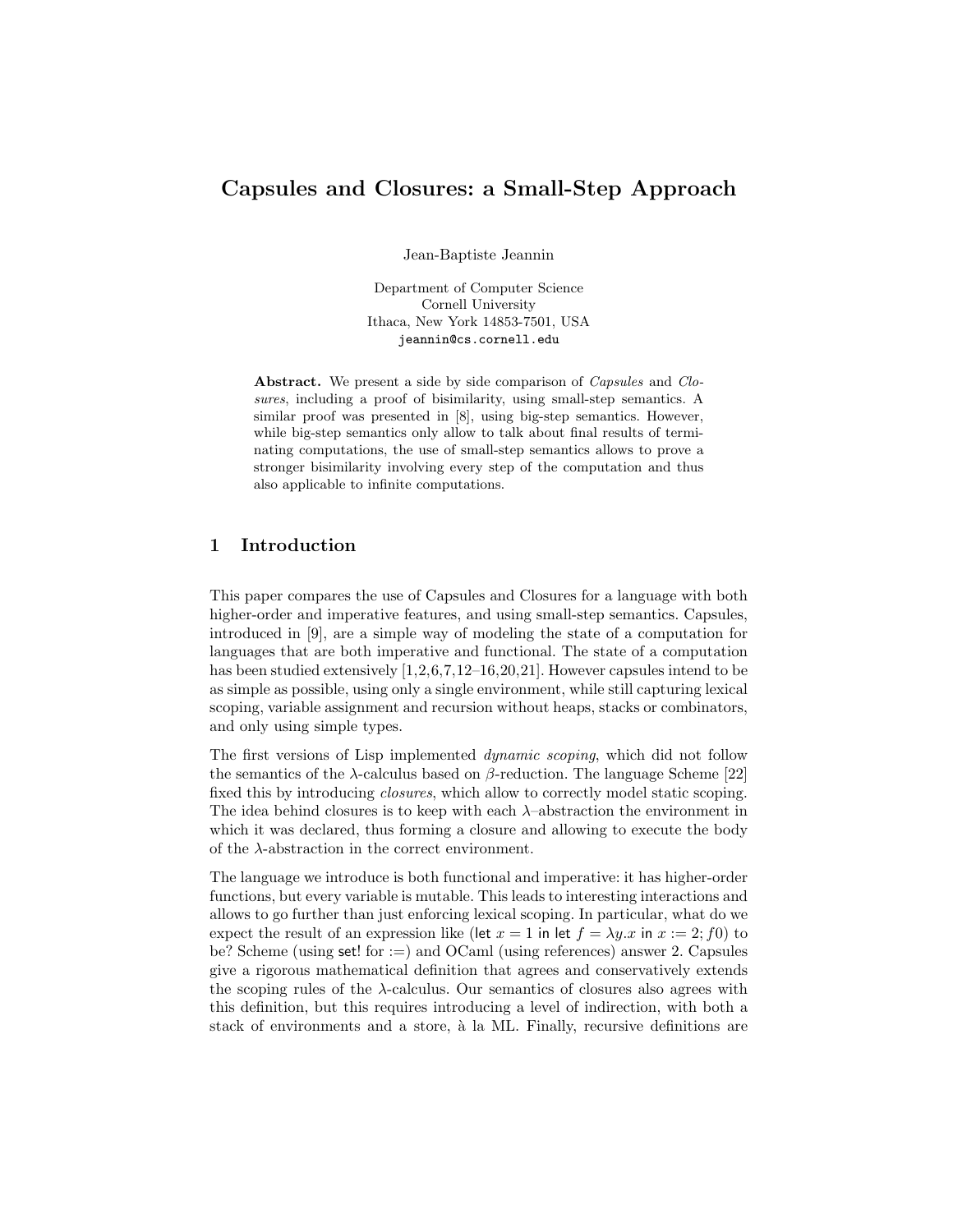often implemented using some sort of backpatching; we build this directly into the definition of the language by defining let rec  $x = d$  in e as a syntactic sugar for let  $x = a$  in  $x := d$ ;  $e$ , where a is any expression of the appropriate type.

There is much previous work on reasoning about references and local state; see [11, 17–19]. State is typically modeled by some form of heap from which storage locations can be allocated and deallocated [7,15,20,21]. Others have used game semantics to reason about local state [4, 5, 10]. Mason and Talcott [12–14] and Felleisen and Hieb [6] present a semantics based on a heap and storage locations. A key difference is that Felleisen and Hieb's semantics is based on continuations. Finally, Moggi [16] proposed monads, which can be used to model state and are implemented in Haskell.

This paper is an improvement over [8] and borrows most of its structure, as we prove the same kind of result. Here we use small-step semantics instead of big-step semantics, which allows to prove bisimilar even infinite computations. The language and the notations are the same. The intended semantics of the language, both using capsules and closures, is the same as well, even though we have not formally proven the big-step and the small-step versions equivalent.

This paper is organized as follows. In Sect. 2, we formally introduce a programming language based on the  $\lambda$ -calculus containing both functional and imperative features. In Sect. 3, we describe two semantics for this language, one based on capsules and the other on closures. In Sect. 4, we show a very strong correspondence (Theorems 1 and 2, Corollary 1) between the two semantics, showing that every computation in the semantics of capsules is bisimilar to a computation in the semantics of closures, and vice-versa. We finish with a discussion in Sect. 5.

## 2 Syntax

#### 2.1 Expressions

Expressions  $Exp = \{d, e, a, b, \ldots\}$  contain both functional and imperative features. There is an unlimited supply of *variables*  $x, y, z, \ldots$  of all (simple) types, as well as *constants*  $f, c, \ldots$  for primitive values. () is the only constant of type unit, and true and false are the only two constants of type bool. In the examples,  $0, 1, 2, \ldots$  are predefined constants of type int. In addition, there are functional features

- λ-abstraction λx.e
- $-$  application  $(d e)$ ,

imperative features

 $-$  assignment  $x := e$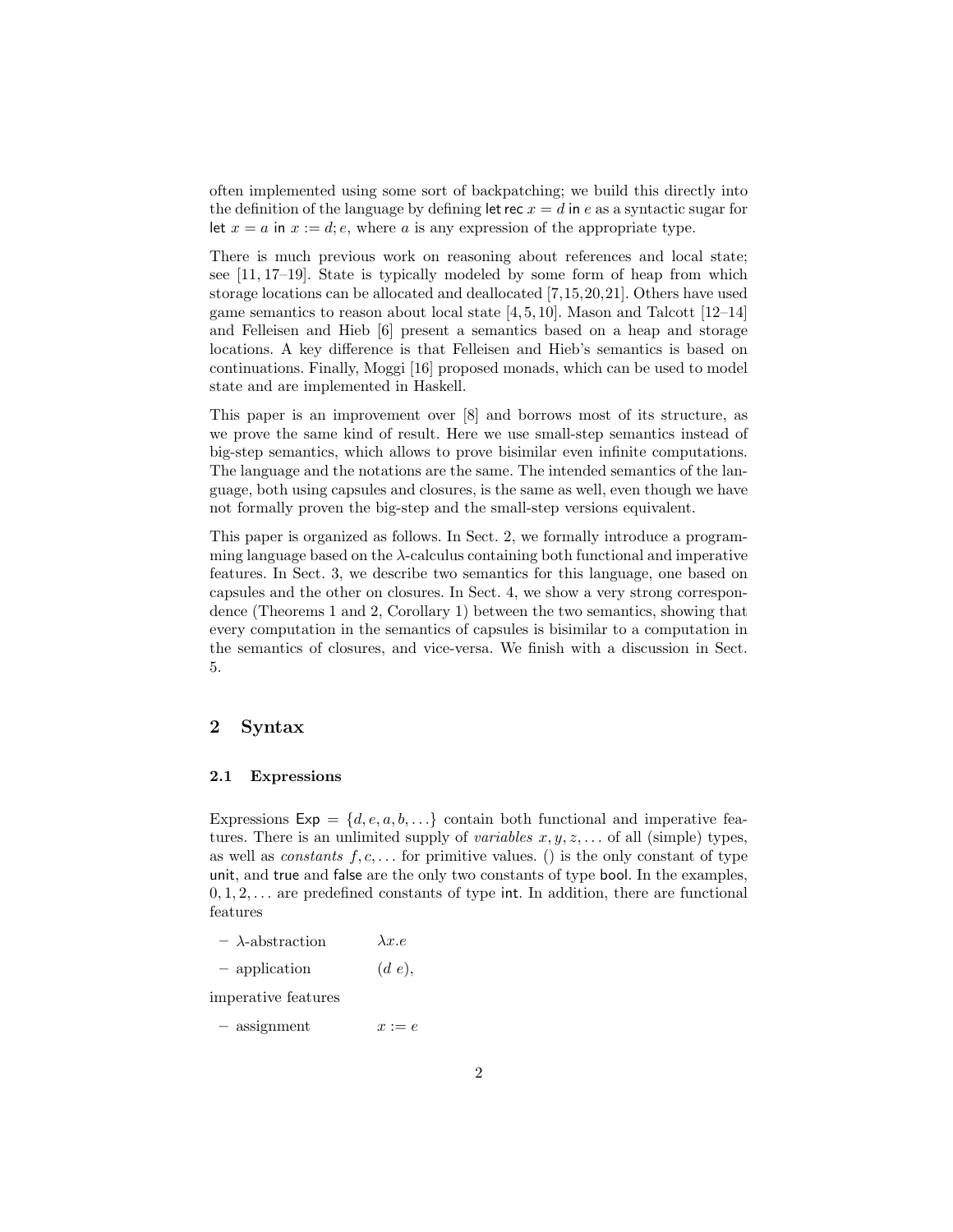| - composition | $d$ : $e$ |
|---------------|-----------|
|---------------|-----------|

- $\overline{\phantom{a}}$  conditional if b then d else e
- while loop while  $b$  do  $e$ ,

and syntactic sugars

- let  $x = d$  in e  $(\lambda x.e) d$
- let rec  $x = d$  in  $e$  let  $x = a$  in  $x := d$ ;  $e$

where  $a$  is any expression of the appropriate type.

Let Var be the set of variables, Const the set of constants, and  $\lambda$ -Abs the set of  $\lambda$ -abstractions. Given an expression e, let  $\mathsf{FV}(e)$  denote the set of free variables of e. Given a partial function  $h : \mathsf{Var} \to \mathsf{Var}$  such that  $\mathsf{FV}(e) \subseteq \mathsf{dom}\, h$ , let  $h(e)$ be the expression e where every instance of a free variable  $x \in \mathsf{FV}(e)$  has been replaced by the variable  $h(x)$ . As usual, given two partial functions g and h,  $g \circ h$  denotes their composition such that for all  $x, g \circ h(x) = g(h(x))$ . Given a function h, we write  $h[x/v]$  the function such that  $h[x/v](y) = h(y)$  for  $y \neq x$ and  $h[x/v](x) = v$ . Given an expression e, we write  $e[x/y]$  the expression e where all free occurrences of  $x$  have been replaced by  $y$ .

Throughout the paper, we focus on the features directly involving variables: variable calls x,  $\lambda$ -abstractions  $\lambda x.e.$  applications (d e) where d reduces to a  $\lambda$ -abstraction, and assignment  $x := e$ . Most differences between capsules and closures arise using these features.

#### 2.2 Types

Types  $\alpha, \beta, \ldots$  are built inductively from an unspecified family of base types, including at least unit and bool, and a type constructor  $\rightarrow$  such that functions with input type  $\alpha$  and return type  $\beta$  have type  $\alpha \to \beta$ . All constants c of the language have a type  $p(e)$ ; by convention, we use c for a constant of a base type and f for a constant of a functional type. We follow [23] in assuming that each variable x is associated with a unique type  $type(x)$ , that could for example be built into the variable name.  $\Gamma$  is a type environment, a partial function Var  $\rightarrow$  Type. As is standard, we write  $\Gamma, x : \alpha$  for the typing environment  $\Gamma$ where x has been bound or rebound to  $\alpha$ . The typing rules are standard:

$$
T \vdash c : \alpha \text{ if type}(c) = \alpha \qquad \Gamma, x : \alpha \vdash x : \alpha \qquad \frac{\text{type}(x) = \alpha \quad \Gamma, x : \alpha \vdash e : \beta}{\Gamma \vdash \lambda x.e : \alpha \to \beta}
$$
\n
$$
\frac{\Gamma \vdash d : \alpha \to \beta \quad \Gamma \vdash e : \alpha}{\Gamma \vdash (d \ e) : \beta} \qquad \frac{\Gamma \vdash x : \alpha \quad \Gamma \vdash e : \alpha}{\Gamma \vdash x := e : \text{unit}} \qquad \frac{\Gamma \vdash d : \text{unit} \quad \Gamma \vdash e : \alpha}{\Gamma \vdash d : e : \alpha}
$$
\n
$$
\frac{\Gamma \vdash b : \text{bool} \quad \Gamma \vdash d : \alpha \quad \Gamma \vdash e : \alpha}{\Gamma \vdash \text{if } b \text{ then } d \text{ else } e : \alpha} \qquad \frac{\Gamma \vdash b : \text{bool} \quad \Gamma \vdash e : \text{unit}}{\Gamma \vdash \text{while } b \text{ do } e : \text{unit}}
$$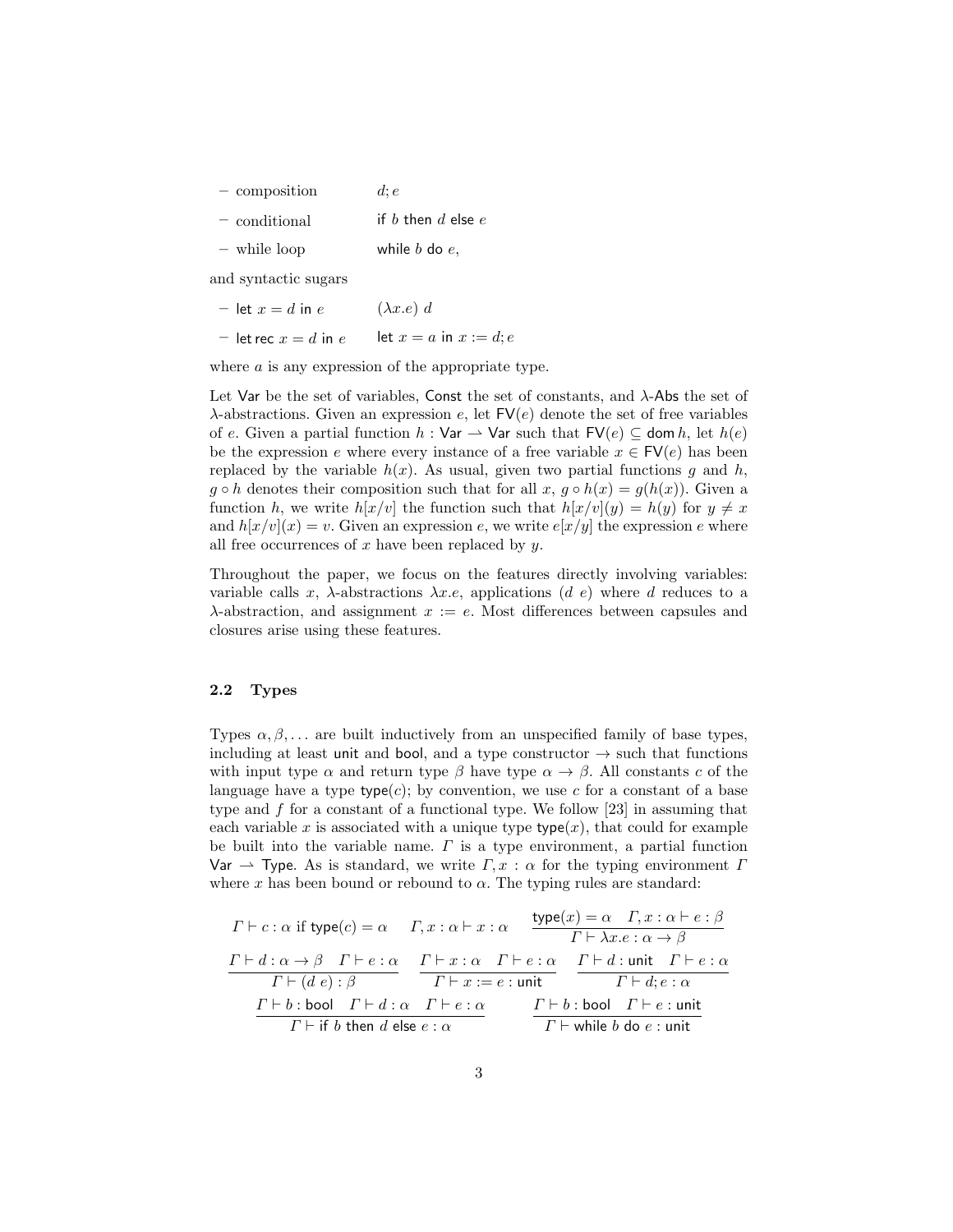## 3 Semantics

We present two different semantics that have a strong correspondence:

- The semantics on capsules is a simplified version of the semantics on closure structures introduced in [3]. It has previously been described in [9];
- The semantics on closures is the semantics usually used and taught for functional languages. A level of indirection for variables has been added to support imperative features,  $\dot{a}$  la ML. Developing a small-step semantics for closures ended up being a little bit more complicated than expected.

From now on all the expressions we consider are supposed well-typed with the rules of Sect. 2.2.

#### 3.1 Capsules

.

**Definitions** An *irreducible term* is either a constant or a  $\lambda$ -abstraction. A *cap*sule environment  $\gamma$  is a partial function from variables to irreducible terms, such that

$$
\forall x \in \text{dom } \gamma, \, \text{FV}(\gamma(x)) \subseteq \text{dom } \gamma
$$

Let  $i, j, k, \ldots$  denote irreducible terms and  $\gamma, \delta, \zeta, \eta, \ldots$  capsule environments. Let  $Irred = Const + \lambda$ -Abs be the set of irreducible terms. Thus we have:

 $\gamma$  : Var  $\rightarrow$  Irred Irred = Const +  $\lambda$ -Abs

**Semantics** A *capsule* is a pair  $\langle e, \gamma \rangle$ , such that  $\mathsf{FV}(e) \subseteq \mathsf{dom}\,\gamma$ .

Let us define a small step semantics where the operator  $\rightarrow_{\mathsf{ca}}$  relates capsules. The semantics of features directly involving variables is given by:

$$
\langle x, \gamma \rangle \rightarrow_{\text{ca}} \langle \gamma(x), \gamma \rangle \qquad \langle y := i, \gamma \rangle \rightarrow_{\text{ca}} \langle (), \gamma[y/i] \rangle
$$
  

$$
\langle (\lambda x.b) i, \gamma \rangle \rightarrow_{\text{ca}} \langle b[x/y], \gamma[y/i] \rangle \qquad (y \text{ fresh})
$$

and the remaining semantics is:

 $\langle f \ c, \ \gamma \rangle \rightarrow_{\text{ca}} \langle f(c), \ \gamma \rangle$   $\langle (\) ; e, \ \gamma \rangle \rightarrow_{\text{ca}} \langle e, \ \gamma \rangle$  $\langle$  if true then d else  $e, \gamma \rangle \rightarrow_{\mathsf{ca}} \langle d, \gamma \rangle$   $\langle$  if false then d else  $e, \gamma \rangle \rightarrow_{\mathsf{ca}} \langle e, \gamma \rangle$  $\langle$  while b do  $e, \gamma \rangle \rightarrow_{\mathsf{ca}} \langle$  if b then  $(e;$  while b do  $e)$  else  $(), \gamma \rangle$ 

Evaluation contexts  $C$  are defined by:

C ::= [ · ] | C e | i C | x := C | C; e | if C then d else e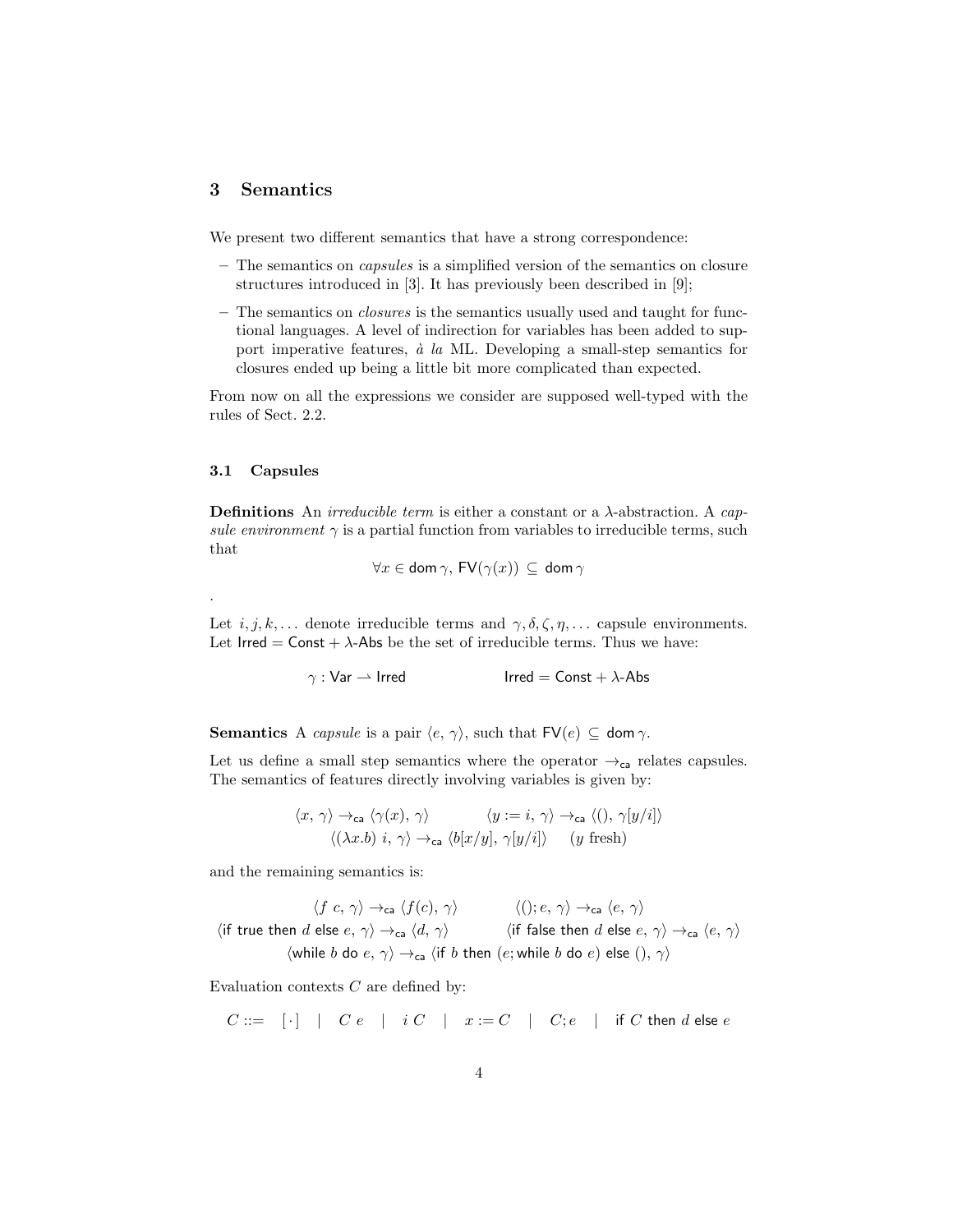where each evaluation context  $C[\cdot]$  generates a rule:

$$
\frac{\langle d, \, \gamma \rangle \rightarrow_{\text{ca}} \langle e, \, \delta \rangle}{\langle C[d], \, \gamma \rangle \rightarrow_{\text{ca}} \langle C[e], \, \delta \rangle}
$$

The well-typed final capsules, i.e. capsules that cannot take a small step, are exactly the capsules  $\langle i, \gamma \rangle$  for any irreducible term *i*.

As usual, we introduce  $\rightarrow_{\mathsf{ca}}^*$  as the reflexive transitive closure of  $\rightarrow_{\mathsf{ca}}$ .

Examples The following examples show that lexical scoping and recursion are handled.

Example 1. (let  $x = 1$  in let  $f = \lambda y \cdot x$  in let  $x = 2$  in  $f(0) \rightarrow_{\text{ca}}^* 1$ 

Proof.

$$
\langle \text{ let } x = 1 \text{ in } \text{ let } f = \lambda y.x \text{ in } \text{ let } x = 2 \text{ in } f \text{ 0}, \qquad [\ ] \rangle
$$
  
\n
$$
\rightarrow_{\text{ca}} \langle \text{ let } f = \lambda y.x' \text{ in } \text{ let } x = 2 \text{ in } f \text{ 0}, \qquad [x' = 1] \rangle
$$
  
\n
$$
\rightarrow_{\text{ca}} \langle \text{ let } x = 2 \text{ in } f' \text{ 0}, \qquad [x' = 1, f' = \lambda y.x'] \rangle
$$
  
\n
$$
\rightarrow_{\text{ca}} \langle f' \text{ 0}, \qquad [x' = 1, f' = \lambda y.x', x'' = 2] \rangle
$$
  
\n
$$
\rightarrow_{\text{ca}} \langle x', \qquad [x' = 1, f' = \lambda y.x', x'' = 2, y' = 0] \rangle
$$
  
\n
$$
\rightarrow_{\text{ca}} \langle 1, \qquad [x' = 1, f' = \lambda y.x', x'' = 2, y' = 0] \rangle
$$

Example 2. (let  $x = 1$  in let  $f = \lambda y \cdot x$  in  $x := 2; f(0) \rightarrow_{\text{ca}}^* 2$ 

Proof.

$$
\langle \text{ let } x = 1 \text{ in } \text{let } f = \lambda y.x \text{ in } x := 2; f \ 0, \qquad [\ ] \ \rangle
$$
  
\n
$$
\rightarrow_{\text{ca}} \langle \text{ let } f = \lambda y.x' \text{ in } x' := 2; f \ 0, \qquad [x' = 1] \ \rangle
$$
  
\n
$$
\rightarrow_{\text{ca}} \langle x' := 2; f' \ 0, \qquad [x' = 1, f' = \lambda y.x'] \ \rangle
$$
  
\n
$$
\rightarrow_{\text{ca}} \langle f' \ 0, \qquad [x' = 2, f' = \lambda y.x'] \ \rangle
$$
  
\n
$$
\rightarrow_{\text{ca}} \langle x', \qquad [x' = 2, f' = \lambda y.x', y' = 0] \ \rangle
$$
  
\n
$$
\rightarrow_{\text{ca}} \langle 2, \qquad [x' = 2, f' = \lambda y.x', y' = 0] \ \rangle
$$

*Example 3.* (let rec  $f = \lambda n$ .if  $n = 0$  then 1 else  $f(n-1) \times n$  in  $f(3) \rightarrow_{\mathsf{ca}}^* 6$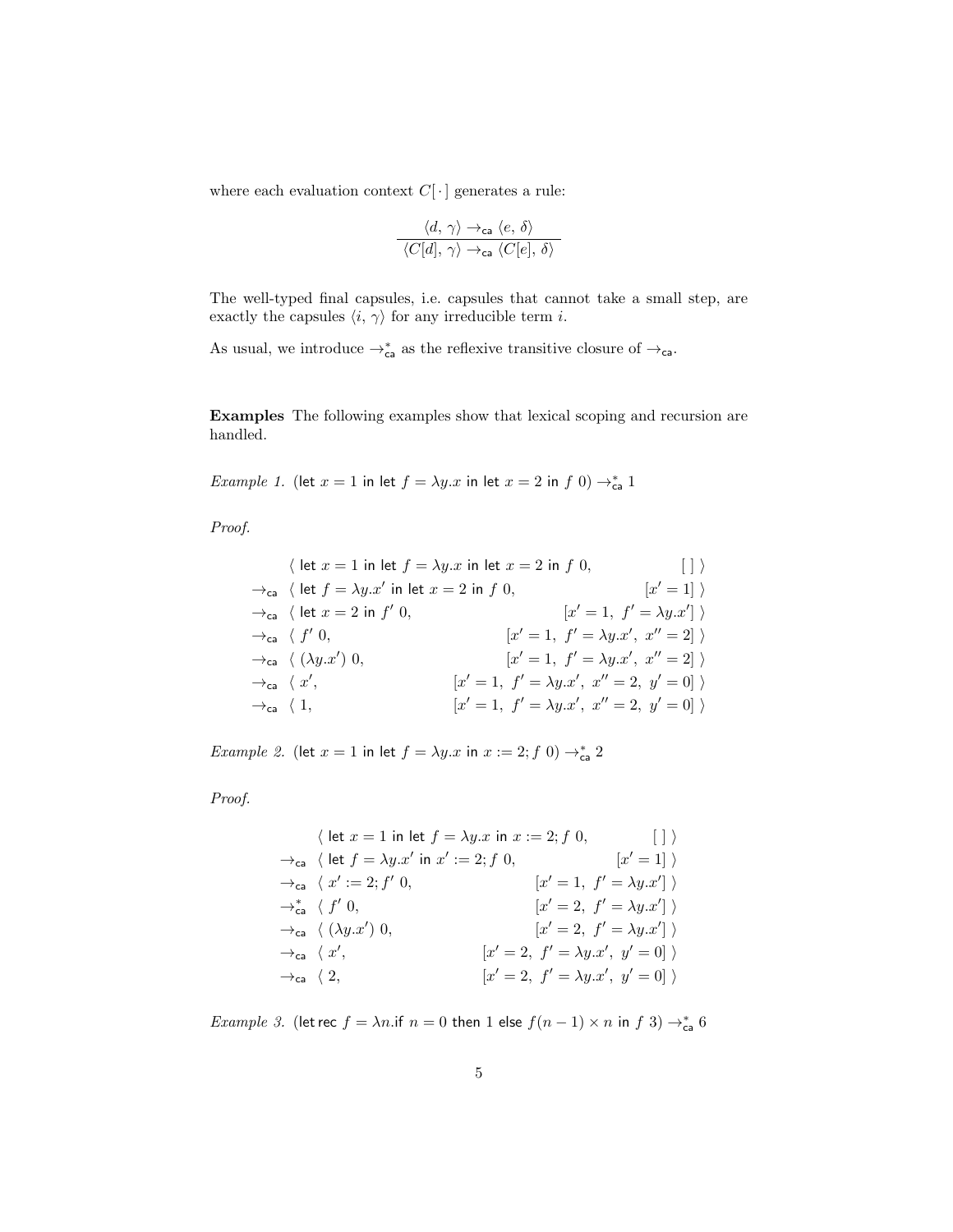*Proof.* In this example e stands for  $\lambda n$  if  $n = 0$  then 1 else  $f(n - 1) \times n$ .

 $\langle$  let rec  $f = \lambda n$ .if  $n = 0$  then 1 else  $f(n - 1) \times n$  in f 3, [ ] i  $\rightarrow_{c}^*$   $\langle f \rangle$ 3,  $f = \lambda n$ .if  $n = 0$  then 1 else  $f(n - 1) \times n$  $→_{\mathsf{ca}}^*$   $\langle$  if  $n_1 = 0$  then 1 else  $f(n_1 - 1) \times n_1,$  [f = e,  $n_1 = 3$ ]  $\rangle$  $\rightarrow_{\scriptscriptstyle{\mathsf{ca}}}^*$   $\langle$   $(f 2) \times n_1,$  $[f = e, n_1 = 3] \rangle$ → $*_{\textsf{ca}}$   $\langle$  (if  $n_2 = 0$  then 1 else  $n_2 \times f(n_2 - 1)) \times n_1$ ,  $[f = e, n_1 = 3, n_2 = 2]$   $\rangle$  $\rightarrow_{c}^*$   $\langle$   $(f 1) \times n_2 \times n_1,$  $[f = e, n_1 = 3, n_2 = 2]$  $\rightarrow_{\mathsf{ca}}^*$   $\langle$  (if  $n_3 = 0$  then 1 else  $n_3 \times f(n_3 - 1)) \times n_2 \times n_1$ ,  $[f = e, n_1 = 3, n_2 = 2, n_3 = 1]$  $\rightarrow_{\mathsf{ca}}^*$   $\langle$   $(f\;0) \times n_3 \times n_2 \times n_1,$  $[f = e, n_1 = 3, n_2 = 2, n_3 = 3]$ → $*_{\mathsf{ca}}$   $\langle$  (if  $n_4 = 0$  then 1 else  $n_4 \times f(n_4 - 1)) \times n_3 \times n_2 \times n_1$ ,  $[f = e, n_1 = 3, n_2 = 2, n_3 = 1, n_4 = 0]$  $\rightarrow_{\mathsf{ca}}^*$   $\langle 1 \times n_3 \times n_2 \times n_1,$  $f = e, n_1 = 3, n_2 = 2, n_3 = 1, n_4 = 0$  $\rightarrow_{c}^*$  (6,  $f = e, n_1 = 3, n_2 = 2, n_3 = 1, n_4 = 0$ 

#### 3.2 Closures

Definitions Closures were introduced in the language Scheme [22]. We present a version of them using a level of indirection, allowing us to handle mutable variables.

There is an unlimited number of locations  $\ell, \ell_1, \ell_2 \ldots$ ; locations can be thought of as addresses in memory. An environment is a partial function from variables to locations. A *closure* is defined as a pair  $\{\lambda x.e., \sigma\}$  such that  $FV(\lambda x.e) \subseteq \text{dom }\sigma$ , where  $\lambda x.e$  is a  $\lambda$ -abstraction and  $\sigma$  is an environment that is used to interpret the free variables of  $\lambda x.e.$  A value is either a constant or a closure. Values for closures play the same role as irreducible terms for capsules. A store (or memory) is a partial function from locations to values.

Let  $u, v, w, \ldots$  denote values,  $\sigma, \tau, \ldots$  environments and  $\mu, \nu, \xi, \chi, \ldots$  stores. Let Val be the set of values, Loc the set of locations and Cl the set of closures. Thus we have:

 $\sigma : \text{Var} \rightharpoonup \text{Loc}$   $\mu : \text{Loc} \rightharpoonup \text{Val}$  Val  $=$  Const + Cl

The interaction of small-step semantics and closures leads to using stacks of environments: when entering the body of a function, the environment coming with its closure is pushed; and when leaving this body, it is popped. Let  $\Sigma, \Pi, \ldots$ denote stacks of environments. Let us write  $[\sigma]$  the stack of environments containing only the element  $\sigma$ , as to not confuse it with the single environment  $\sigma$ . σ :: τ represents the stack containing σ at the top of the stack and τ at its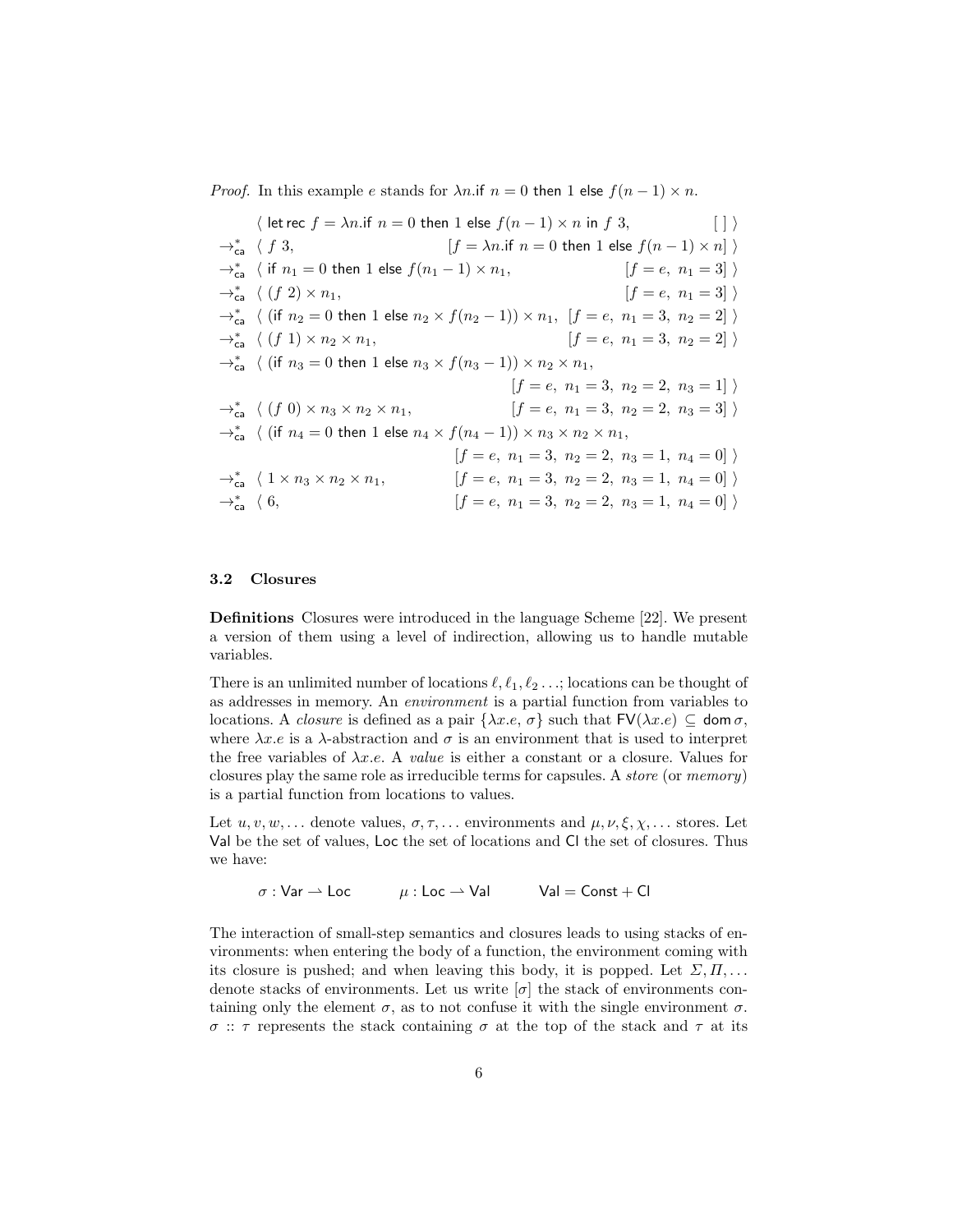bottom.  $\sigma$ ::  $\Sigma$  represents the stack  $\Sigma$  with  $\sigma$  added on top of it; and  $\Sigma$ ::  $\sigma$ represents  $\Sigma$  with  $\sigma$  added at its bottom. We define  $\text{hd}(\Sigma) = \sigma$  and  $\text{tl}(\Sigma) = \Pi$ whenever  $\Sigma = \sigma :: \Pi$ .

To define a small-step semantics of closures, we need to represent all the different shapes an expression can take throughout computation, until it becomes a value. State expressions  $StExp = \{s, t, ...\}$  allow to do this. Of course, expressions and values are state expressions, but some state expressions are neither.

$$
Exp \subseteq Stexp \qquad \qquad \text{Val} \subseteq Stexp
$$

A state expression can be:

- $-$  an expression  $e$ ; this includes constants  $c$ ;
- $-$  a closure  $\{\lambda x.a, \sigma\};$
- an evaluation expression followed by a pop indicator  $\Box$ , as in  $s \Box$ ; when entering the body of a function, a new environment needs to be pushed on the stack of environments; this environment needs to be popped when leaving the body of the function; one way to know when this happens is to keep track of the end of the body with  $\Box$ ;
- $-$  an evaluation expression applied to an expression, s  $e$ ;
- $-$  a value applied to an evaluation expression, v s;
- an assignment,  $x := s$ ;
- $-$  a composition  $s; e;$
- $-$  an if statement if s then  $d$  else  $e$ .

We extend the notion of free variables to an evaluation expression in a natural, syntactic way: for a well-formed closure  $\{\lambda x.a, \sigma\}$  with  $\mathsf{FV}(\lambda x.a) \subseteq \mathsf{dom}\,\sigma$ ,  $FV(\{\lambda x.a, \sigma\})$  is the empty set; and  $FV(s \square) = FV(s)$ .

Stacks of environments, along with the introduction of closures and of the pop indicator  $\Box$ , are a convenient way to model in which environment each variable should be looked up. Intuitively, any free variable in a  $\lambda$ -abstraction of a closure should be interpreted in the environment coming with this closure. Because of the definition of state expressions, the pop indicators all are inside each other. The variables inside the deepest pop indicator are interpreted in the environment on top the stack; the variables inside the second deepest but outside the deepest pop indicator are interpreted in the second environment from the top of the stack, and so on. The variables outside of any pop indicator are interpreted in the environment at the bottom of the stack. A precise account of this idea will be given in Sect. 4.1 with the definition of  $h \circ \Sigma$ .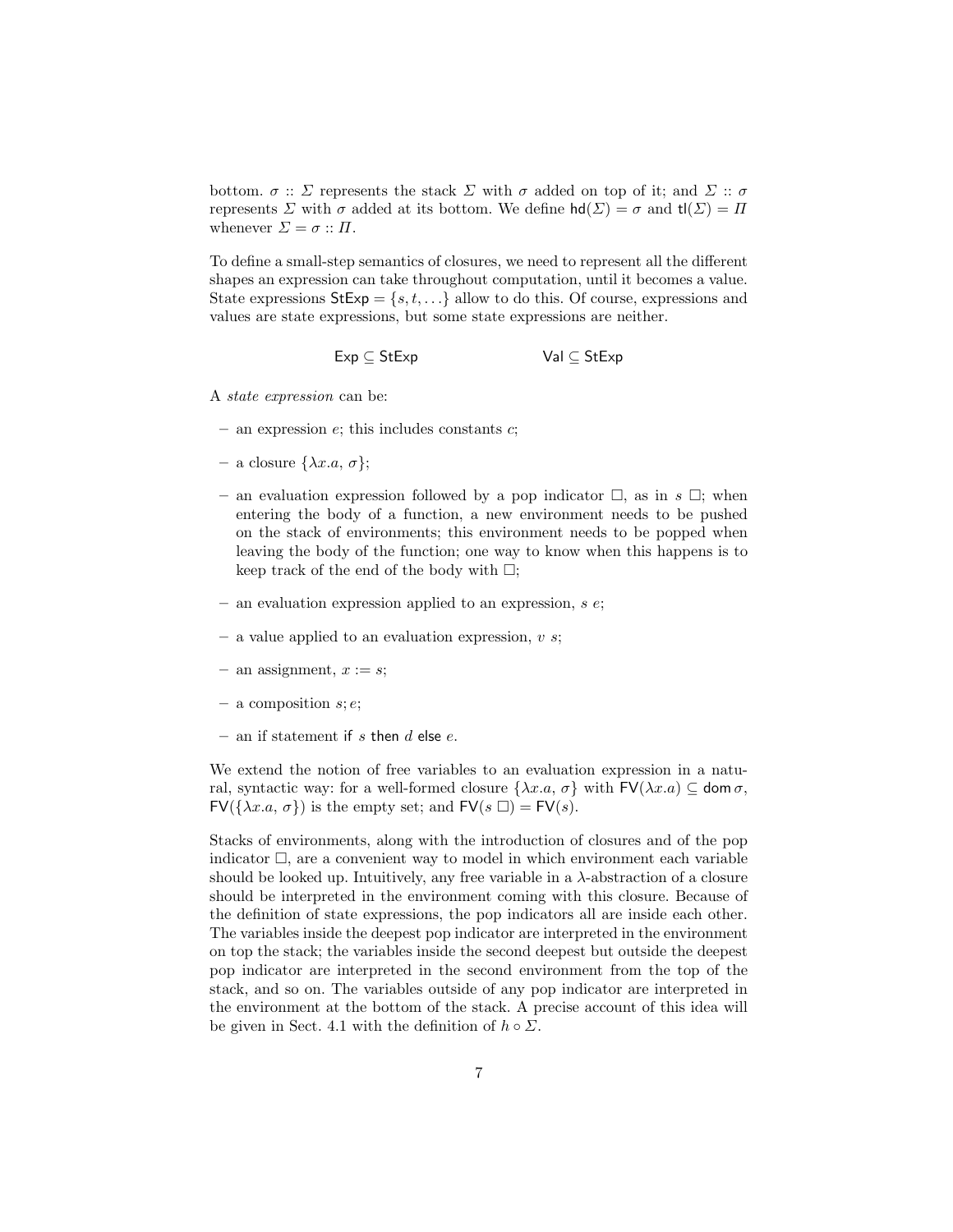**Semantics** A *state* is a triple  $(s, \Sigma, \mu)$ .

$$
\begin{aligned}\n\mathsf{FV}(s) &\subseteq \mathsf{dom}\,(\mathsf{hd}\,\Sigma) &\qquad \forall \sigma \in \Sigma, \mathsf{codom}\,\sigma \subseteq \mathsf{dom}\,\mu \\
\forall \{\lambda x. a, \,\tau\} &\in \mathsf{codom}\,\mu, \,\mathsf{FV}(\lambda x. a) \subseteq \mathsf{dom}\,\tau \wedge \mathsf{codom}\,\tau \subseteq \mathsf{dom}\,\mu\n\end{aligned}
$$

When evaluating an expression e, we start with the initial state  $(e, [\sigma], \mu)$  where  $\sigma$  and  $\mu$  are both empty mappings. Let us define a small step semantics where the operator  $\rightarrow$ <sub>cl</sub> relates valid states to valid results. The semantics of features directly involving variables is given by:

$$
(x, [\sigma], \mu) \rightarrow_{\text{cl}} (\mu(\sigma(x)), [\sigma], \mu) \qquad (\lambda x.a, [\sigma], \mu) \rightarrow_{\text{cl}} (\{\lambda x.a, \sigma\}, [\sigma], \mu)
$$
  

$$
(\{\lambda x.a, \sigma\} v, [\tau], \mu) \rightarrow_{\text{cl}} (a \square, \sigma[x/\ell] :: \tau, \mu[\ell/v]) \qquad (\ell \text{ fresh})
$$
  

$$
(v \square, \sigma :: \tau, \mu) \rightarrow_{\text{cl}} (v, [\tau], \mu) \qquad (x := v, [\sigma], \mu) \rightarrow_{\text{cl}} ((), [\sigma], \mu[\sigma(x)/v])
$$

and the remaining semantics is:

$$
(f c, [\sigma], \mu) \rightarrow_{\text{cl}} (f(c), [\sigma], \mu) \qquad ((); e, [\sigma], \mu) \rightarrow_{\text{cl}} (e, [\sigma], \mu)
$$
\n
$$
\text{(if true then } d \text{ else } e, [\sigma], \mu) \rightarrow_{\text{cl}} (d, [\sigma], \mu)
$$
\n
$$
\text{(if false then } d \text{ else } e, [\sigma], \mu) \rightarrow_{\text{cl}} (e, [\sigma], \mu)
$$
\n
$$
\text{(which holds that } f \text{ is the } f \text{ is the } g \text{ (confinite } k \text{ is the } g \text{.)}
$$

(while b do  $e, [\sigma], \mu$ )  $\rightarrow$ <sub>cl</sub> (if b then (e; while b do e) else (),  $[\sigma], \mu$ )

Evaluation contexts  $C$  are defined by:

 $C ::= \begin{array}{c|c|c|c|c|c} \hline \cdot \cdot & \cdot & \cdot & \cdot \\ \hline \end{array}$   $\begin{array}{c|c|c|c} \hline \cdot & \cdot & \cdot & \cdot \\ \hline \end{array}$   $\begin{array}{c|c|c} \hline \cdot & \cdot & \cdot & \cdot \\ \hline \end{array}$   $\begin{array}{c|c|c} \hline \cdot & \cdot & \cdot & \cdot \\ \hline \end{array}$   $\begin{array}{c|c|c} \hline \cdot & \cdot & \cdot & \cdot \\ \hline \end{array}$   $\begin{array}{c|c|c} \hline \cdot & \cdot & \cdot &$ 

where each evaluation context  $C[\cdot]$  generates a rule:

$$
\frac{(s, \Sigma, \mu) \rightarrow_{\mathsf{cl}} (t, \Pi, \nu)}{(C[s], \Sigma, \mu) \rightarrow_{\mathsf{cl}} (C[t], \Pi, \nu)}
$$

One more rule is needed to be able to evaluate under a pop indicator  $\Box$ :

$$
\frac{(s, \Sigma, \mu) \rightarrow_{\text{cl}} (t, \Pi, \nu)}{(s \square, \Sigma :: \sigma, \mu) \rightarrow_{\text{cl}} (t \square, \Pi :: \sigma, \nu)}
$$

Note the similarity between the last two rules, including the definition of evaluation contexts, and the inductive definition of state environments. This is not by chance: the innermost state expression, if not a value, is always the one which will be evaluated next.

The final states, i.e., the states that cannot take a small step, are the  $(v, \Sigma, \mu)$ for any value  $v$ .

As usual, we introduce  $\rightarrow_{\mathsf{cl}}^*$  as the reflexive transitive closure of  $\rightarrow_{\mathsf{cl}}$ .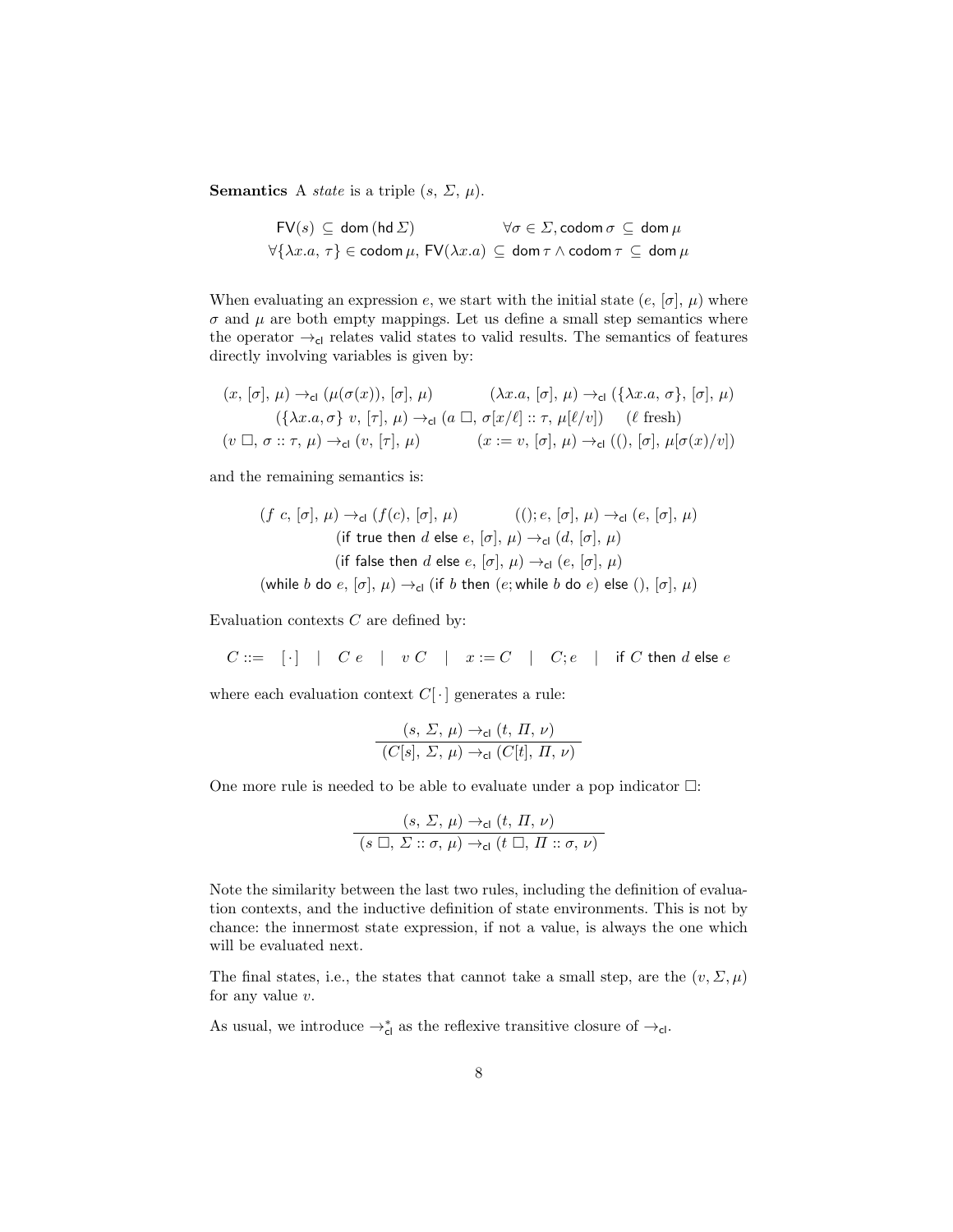Properties Some properties of this semantics can be easily proved:

- In an evaluation expression s, all the pop indicators  $\Box$  are inside each other; the deepest one is inside all the others, and so on.
- If starting from an initial state, the number of elements on the environment stack  $\Sigma$  is always one more than the number of pop indicators  $\square$  in s.

– if  $\Sigma \to_{\mathsf{cl}} \Pi$  then either  $\Sigma = \Pi$  or  $\Sigma = \sigma :: \Pi$  or  $\sigma :: \Sigma = \Pi$  for some  $\sigma$ .

Examples To illustrate the above semantics, we now show the evaluation of the examples of section 3.1 using closures.

*Example 4.* (let  $x = 1$  in let  $f = \lambda y \cdot x$  in let  $x = 2$  in  $f(0) \rightarrow_{\text{cl}}^* 1$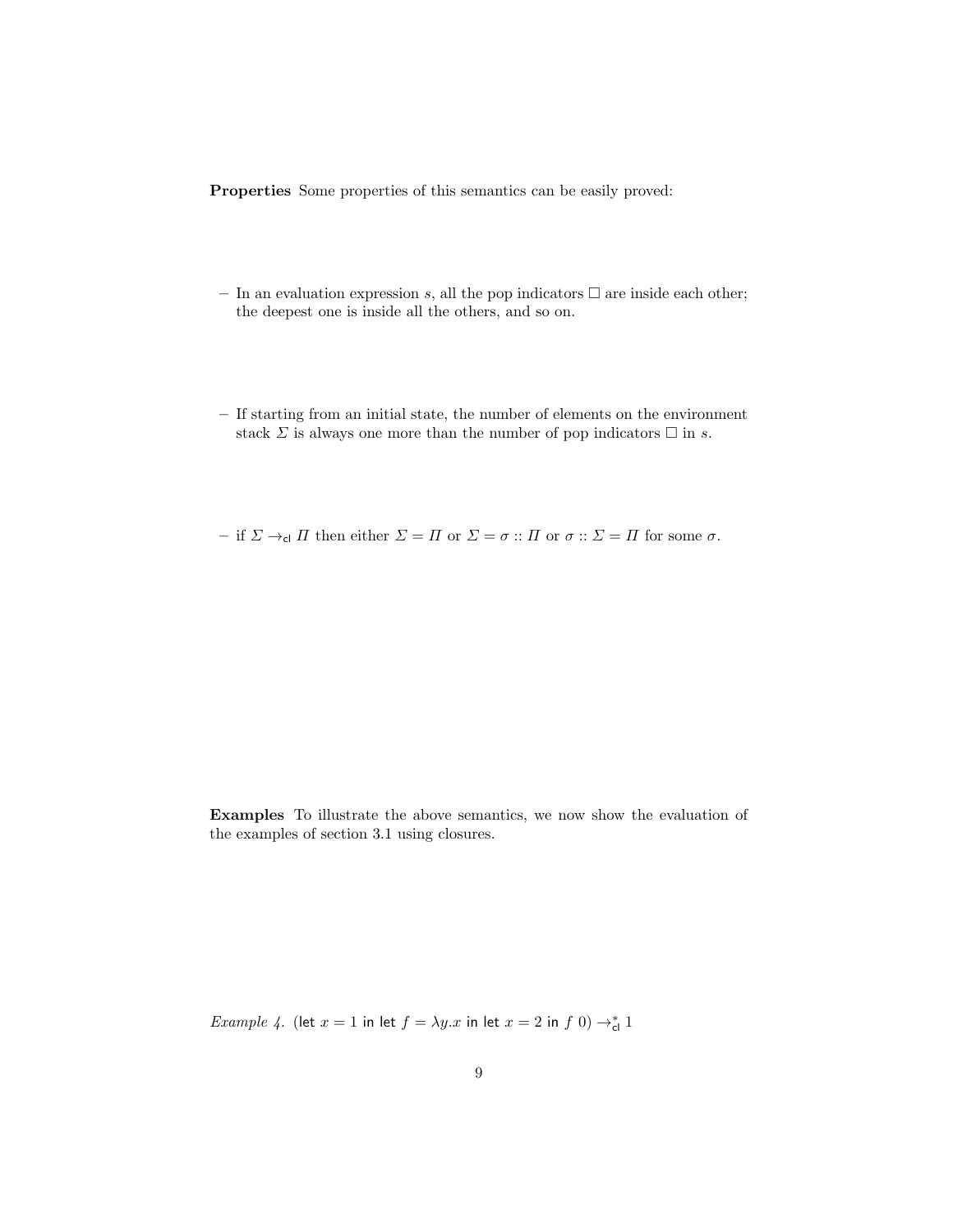Proof.

 $\langle$  let  $x = 1$  in let  $f = \lambda y \cdot x$  in let  $x = 2$  in f 0,  $[ \; ] , [ \; ] \rangle$  $\rightarrow_{\text{cl}} \langle \{ \lambda x.\text{let } f = \lambda y.x \text{ in let } x = 2 \text{ in } f \ 0, [\ ] \} \ 1,$  [ ], [ ] i  $\rightarrow$ <sub>cl</sub>  $\langle$  let  $f = \lambda y \cdot x$  in let  $x = 2$  in  $f \cdot 0 \square$ ,  $[x = \ell_1] :: [ \, ] , [ \ell_1 = 1] \rangle$  $\rightarrow$ <sub>cl</sub>  $\langle \{\lambda f.\text{let } x = 2 \text{ in } f \; 0, \, [x = \ell_1]\} \; \lambda y. x \; \Box,$   $[x = \ell_1] :: [\,], [\ell_1 = 1] \; \rangle$  $\to_{\text{cl}} \langle {\{\lambda f. \text{let } x = 2 \text{ in } f \ 0, [x = \ell_1]\}} {\{\lambda y.x, [x = \ell_1]\}} \ \Box, \qquad [x = \ell_1] :: [\ ]$  $[\ell_1 = 1]$ )  $\rightarrow c$  |  $\leq$   $x = 2$  in  $f \in \mathbb{C}$  |  $\Box$   $\Box$   $x = \ell_1, f = \ell_2$  | ::  $[x = \ell_1]$  :: [ ],  $[\ell_1 = 1, \ell_2 = {\lambda y.x}, [x = \ell_1]\}]$  $\rightarrow_{\text{cl}} \langle \{ \lambda x.f \; 0, \, [x = \ell_1, f = \ell_2] \} \; 2 \Box \Box, \qquad [x = \ell_1, f = \ell_2] :: [x = \ell_1] :: [ \, ],$  $[\ell_1 = 1, \ell_2 = {\lambda y.x}, [x = \ell_1]\}]$  $\to_{\text{cl}}$  (f  $0 \square \square \square$ ,  $\qquad \qquad [f = \ell_2, x = \ell_3] :: [x = \ell_1, f = \ell_2] :: [x = \ell_1] :: [ \, ],$  $[\ell_1 = 1, \ell_2 = {\lambda y.x}, [x = \ell_1], \ell_3 = 2]$  $\rightarrow_{\text{cl}} \langle \{ \lambda y.x, [x = \ell_1] \} \ 0 \ \Box \ \Box \ ,$  $[f = \ell_2, x = \ell_3] :: [x = \ell_1, f = \ell_2] :: [x = \ell_1] :: [$  $[\ell_1 = 1, \ell_2 = {\lambda y.x}, [x = \ell_1], \ell_3 = 2]$  $\rightarrow_{\mathsf{cl}}$   $\langle x \sqcap \square \sqcap \square,$  $[x = \ell_1, y = \ell_4] :: [f = \ell_2, x = \ell_3] :: [x = \ell_1, f = \ell_2] :: [x = \ell_1] :: [ ,$  $[\ell_1 = 1, \ell_2 = {\lambda y.x}, [x = \ell_1], \ell_3 = 2, \ell_4 = 0]$  $\rightarrow$ cl  $\langle 1 \square \square \square \square$ ,  $[x = \ell_1, y = \ell_4] :: [f = \ell_2, x = \ell_3] :: [x = \ell_1, f = \ell_2] :: [x = \ell_1] :: [ ,$  $[\ell_1 = 1, \ell_2 = {\lambda y.x}, [x = \ell_1], \ell_3 = 2, \ell_4 = 0]$  $\rightarrow_{\text{cl}}$   $\langle 1 \square \square \square$ ,  $[f = \ell_2, x = \ell_3] :: [x = \ell_1, f = \ell_2] :: [x = \ell_1] :: [ \, ],$  $[\ell_1 = 1, \ell_2 = {\lambda y.x}, [x = \ell_1], \ell_3 = 2, \ell_4 = 0]$  $\to_{\text{cl}}$  (1  $\Box$   $\Box$ ),  $[x = \ell_1, f = \ell_2] :: [x = \ell_1] :: [$  $[\ell_1 = 1, \ell_2 = {\lambda y.x}, [x = \ell_1], \ell_3 = 2, \ell_4 = 0]$  $\rightarrow$ cl  $\langle 1 \square, \quad [x = \ell_1] :: [ ], [\ell_1 = 1, \ell_2 = \{\lambda y.x, [x = \ell_1]\}, \ell_3 = 2, \ell_4 = 0] \rangle$  $\rightarrow_{\text{cl}} \langle 1,$   $[ \,],[\ell_1 = 1, \ell_2 = {\lambda y.x}, [x = \ell_1], \ell_3 = 2, \ell_4 = 0] \,\rangle$ 

Example 5. (let  $x = 1$  in let  $f = \lambda y \cdot x$  in  $x := 2$ ;  $f(0) \rightarrow_{\text{cl}}^* 2$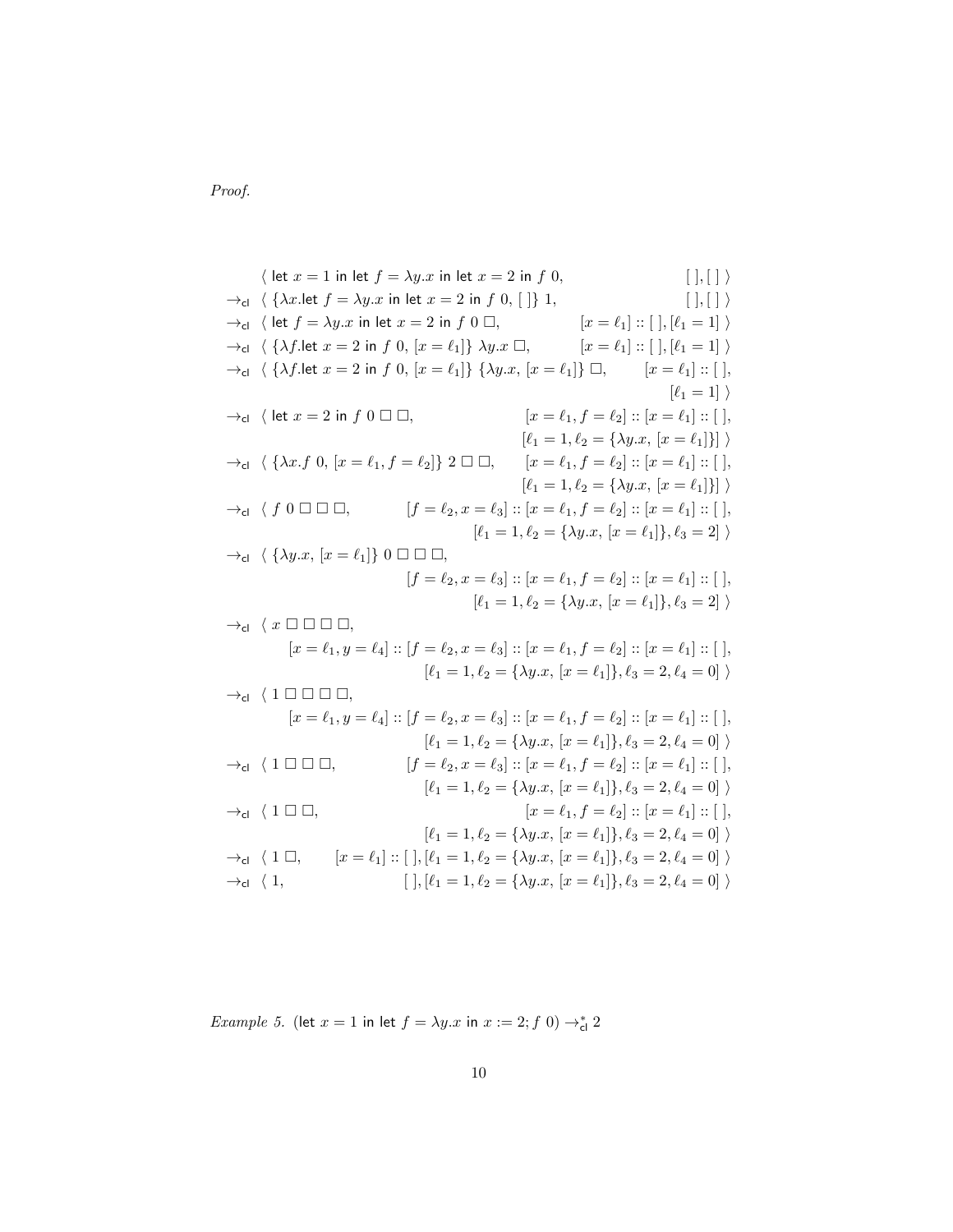Proof.

$$
\langle \text{ let } x = 1 \text{ in } \text{let } f = \lambda y.x \text{ in } x := 2; f 0, \qquad [\ ], [ ] \ \rangle
$$
\n
$$
\rightarrow_{\text{cl}} \langle \{ \lambda x.\text{let } f = \lambda y.x \text{ in } x := 2; f 0, [] \} 1, \qquad [\ ], [ ] \ \rangle
$$
\n
$$
\rightarrow_{\text{cl}} \langle \{ \lambda f.x := 2; f 0, [x = \ell_1] \} \lambda y.x \Box, \qquad [x = \ell_1] :: [\ ], [\ell_1 = 1] \ \rangle
$$
\n
$$
\rightarrow_{\text{cl}} \langle \{ \lambda f.x := 2; f 0, [x = \ell_1] \} \{ \lambda y.x \Box, \qquad [x = \ell_1] :: [\ ], [\ell_1 = 1] \ \rangle
$$
\n
$$
\rightarrow_{\text{cl}} \langle x := 2; f 0 \Box \Box, \qquad [x = \ell_1] \} \Box, \qquad [x = \ell_1] :: [\ ], [\ell_1 = 1] \ \rangle
$$
\n
$$
\rightarrow_{\text{cl}} \langle x := 2; f 0 \Box \Box, \qquad [x = \ell_1] :: [\ ], [\ell_1 = 2, \ell_2 = \{ \lambda y.x, [x = \ell_1] \} ] \ \rangle
$$
\n
$$
\rightarrow_{\text{cl}} \langle \{ \lambda y.x, [x = \ell_1] \} 0 \Box \Box, \qquad [x = \ell_1, f = \ell_2] :: [x = \ell_1] :: [\ ], [\ell_1 = 2, \ell_2 = \{ \lambda y.x, [x = \ell_1] \} ] \ \rangle
$$
\n
$$
\rightarrow_{\text{cl}} \langle x \Box \Box \Box, \qquad [x = \ell_1, y = \ell_3] :: [x = \ell_1, f = \ell_2] :: [x = \ell_1] : [\ ],
$$
\n
$$
\rightarrow_{\text{cl}} \langle x \Box \Box \Box, \qquad [x = \ell_1, y = \ell_3] :: [x = \ell_1, f = \ell_2] :: [x = \ell_1] : [\ ],
$$
\n
$$
\rightarrow_{\text{cl}} \langle 2 \Box \Box, \qquad [x = \ell_1, y = \ell_3] :: [x = \ell_1, f = \ell_2] :: [x = \ell_1] : [\ ],
$$
\n
$$
\Rightarrow_{\text
$$

*Example 6.* (let rec  $f = \lambda n$ .if  $n = 0$  then 1 else  $f(n-1) \times n$  in  $f(3) \rightarrow_{\text{cl}}^* 6$ 

*Proof.* This example is particularly interesting as it shows how nested  $\Box$  allow to interpret the same variable in different scopes. In all the example  $e$  stands for { $\lambda n$ .if  $n = 0$  then 1 else  $f(n-1) \times n$ ,  $[f = \ell_1]$ }, and d stands for { $\lambda n$ .n, []}, a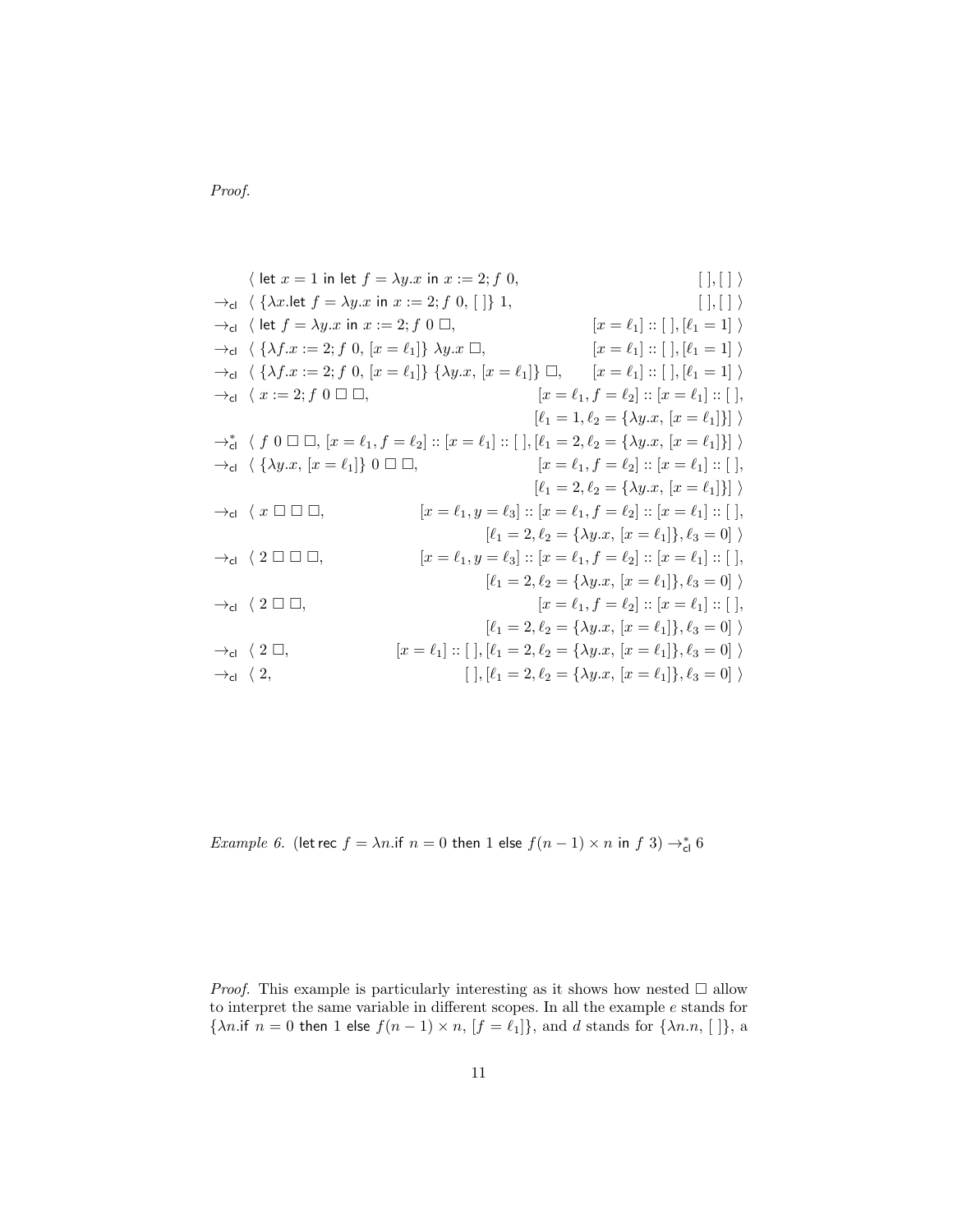dummy value used when creating the recursive function  $f.$ 

$$
\langle \text{ let } \epsilon \epsilon f = \lambda n \text{. if } n = 0 \text{ then } 1 \text{ else } f(n-1) \times n \text{ in } f 3, \qquad [\,], [ \, ] \rangle
$$
\n
$$
\rightarrow_{\text{el}}^* \langle f : = \lambda n \text{. if } n = 0 \text{ then } 1 \text{ else } f(n-1) \times n \text{, } f \beta = \ell_1 : [\,], [\ell_1 = d] \rangle
$$
\n
$$
\rightarrow_{\text{el}}^* \langle \text{ if } n = 0 \text{ then } 1 \text{ else } f(n-1) \times n \Box \Box, \qquad [ f = \ell_1, n = \ell_2] : [\,f = \ell_1] : [\,], [\,1, [\ell_1 = e] \rangle
$$
\n
$$
\rightarrow_{\text{el}}^* \langle \text{ (if } n = 0 \text{ then } 1 \text{ else } n \times f(n-1) \Box) \times n \Box \Box, \qquad [\, \ell_1 = e, \ell_2 = 3] \rangle
$$
\n
$$
\rightarrow_{\text{el}}^* \langle \text{ (if } n = 0 \text{ then } 1 \text{ else } n \times f(n-1) \Box) \times n \Box \Box,
$$
\n
$$
\langle f = \ell_1, n = \ell_2] : [\, f = \ell_1, n = \ell_2] : [\, f = \ell_1] : [\,], [\, \ell_1 = e, \ell_2 = 3] \rangle
$$
\n
$$
\rightarrow_{\text{el}}^* \langle \text{ ((if } n = 0 \text{ then } 1 \text{ else } n \times f(n-1) \Box) \times n \Box \Box, \qquad [\, \ell_1 = e, \ell_2 = 3, \ell_3 = 2] \rangle
$$
\n
$$
\rightarrow_{\text{el}}^* \langle \text{ ((if } n = 0 \text{ then } 1 \text{ else } n \times f(n-1) \Box) \times n \Box \Box, \qquad [\, \ell_1 = e, \ell_2 = 3, \ell_3 = 2] \rangle
$$
\n
$$
\rightarrow_{\text{el}}^* \langle \text{ ((if } n = 0 \text{ then } 1 \text{ else } n \times f(n-1) \Box) \times n \Box \Box, \qquad [\, \ell_1 = e, \ell_2 = 3, \ell_3 = 2] \rangle
$$
\n
$$
\rightarrow_{\text
$$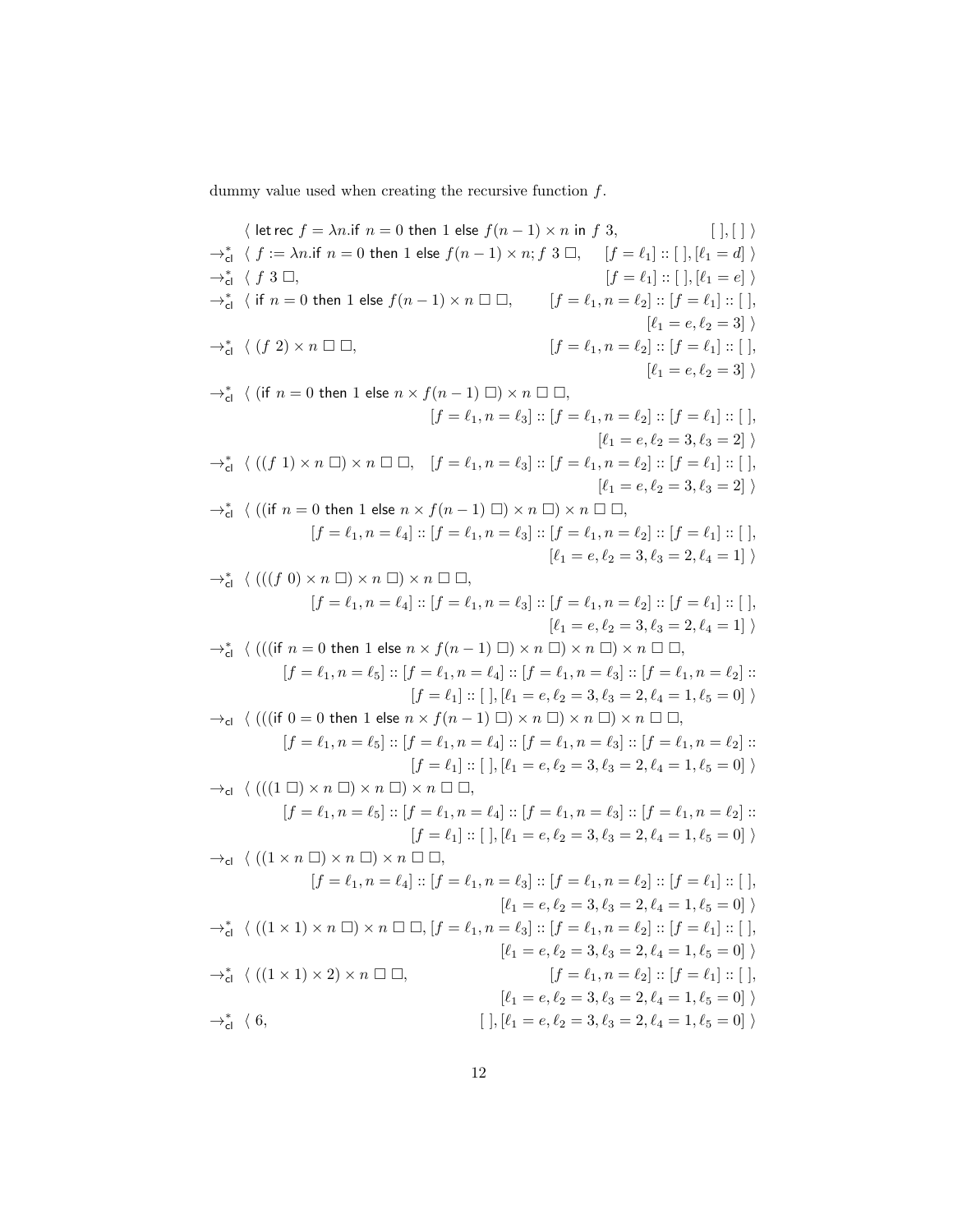## 4 Equivalence of the small-step semantics

#### 4.1 Definitions

There is a very strong correspondence between the semantics of closures and capsules. To give a precise account of this correspondence, we introduce an injective partial function  $h :$  Loc  $\rightarrow$  Var with which we define three relations. Each relation is between an element of the semantics of closures and an element of the semantics of capsules that play similar roles:

- $v \stackrel{h}{\rightarrow} i$  between values and irreducible terms;
- $-\mu \stackrel{h}{\rightarrow} \gamma$  between stores and capsule environments;
- $(s, \Sigma, \mu) \stackrel{h}{\sim} \langle e, \gamma \rangle$  between states and capsules;

One thing to notice is that nothing in the semantics of capsules plays the same role as the stack of environments  $\Sigma$  in the semantics of closures: capsule environments  $\gamma$  relate to memories  $\mu$ , and the stack of environments  $\Sigma$  has been simplified. Let us now give precise definitions of those relations.

**Definition 1.** Given a value v and an irreducible term i, we say that h transforms v into i, where h is an injective map h : Loc  $\rightarrow$  Var, and we write  $v \stackrel{h}{\rightarrow} i$ , if and only if:

- $v = i$  when  $v \in$  Const. or
- codom  $\tau \subseteq$  dom h and  $(h \circ \tau)(\lambda x.a) = i$  when  $v = {\lambda x.a, \tau} \in \mathbb{C}$

**Definition 2.** Given a store  $\mu$  and a capsule environment  $\gamma$ , we say that h transforms  $\mu$  into  $\gamma$ , where h is an injective map h : Loc  $\rightarrow$  Var, and we write  $\mu \stackrel{h}{\rightarrow} \gamma$ , if and only if:

$$
\mathsf{dom}\, h = \mathsf{dom}\, \mu \qquad h(\mathsf{dom}\, \mu) = \mathsf{dom}\, \gamma
$$

$$
\forall \ell \in \mathsf{dom}\, \mu, \, \mu(\ell) \xrightarrow{h} \gamma(h(\ell))
$$

We are now ready to give a precise account of the interpretation of variables in state environments, as described in Sect. 3.2. Given a map  $h :$  Loc  $\rightarrow$  Var and a stack of environments  $\Sigma$ , let us inductively define the operator  $h \circ \Sigma$ : StExp  $\rightarrow$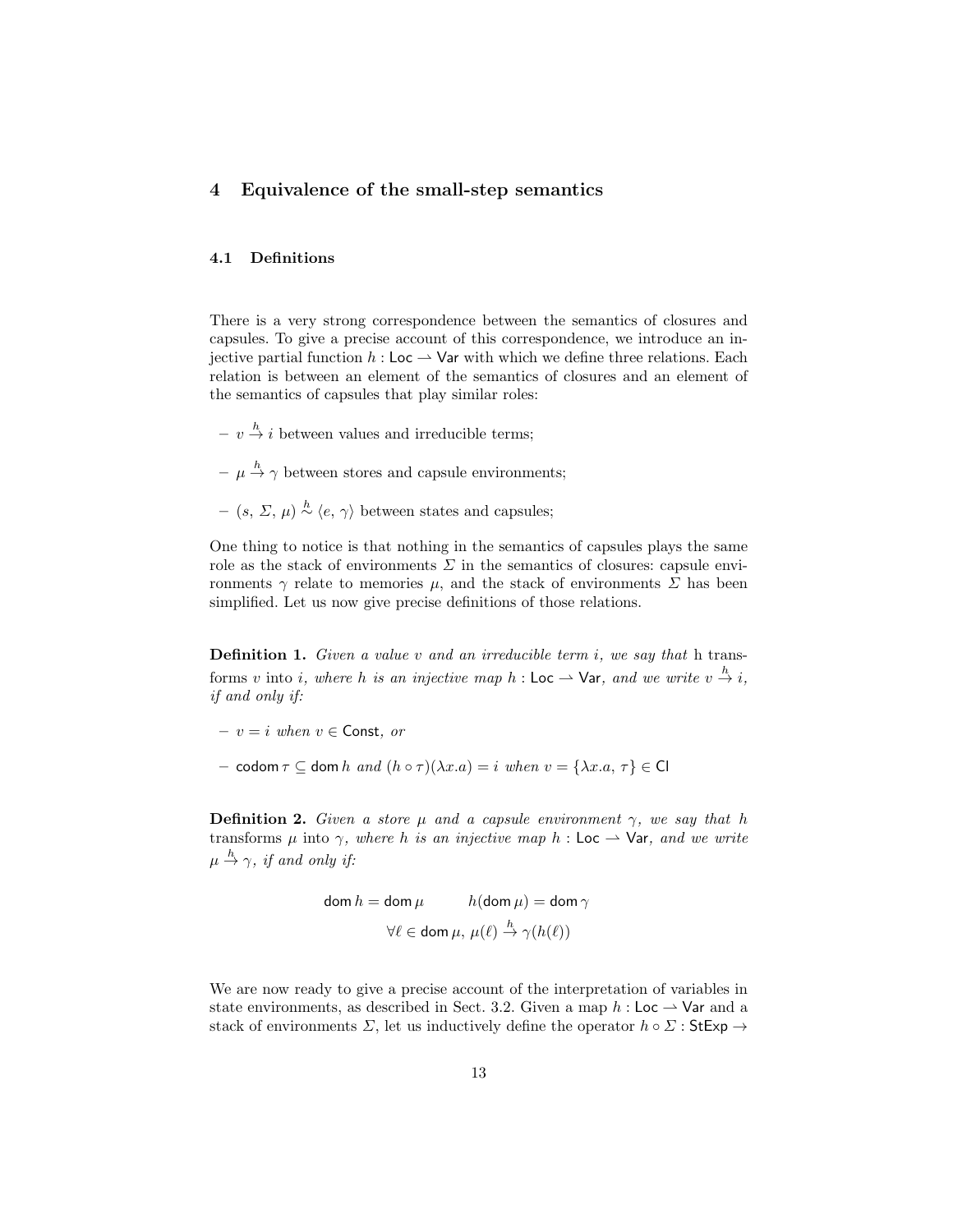Exp as:

$$
h \circ (\Sigma :: \sigma)(e) = h \circ \sigma(e)
$$
  
\n
$$
h \circ \Sigma(\{\lambda x.a, \sigma\}) = \sigma(\lambda x.a)
$$
  
\n
$$
h \circ (\Sigma :: \sigma)(s \square) = h \circ \Sigma(s)
$$
  
\n
$$
h \circ \Sigma(s e) = (h \circ \Sigma(s)) (h \circ \Sigma(e))
$$
  
\n
$$
h \circ \Sigma(v s) = (h \circ \Sigma(v)) (h \circ \Sigma(s))
$$
  
\n
$$
h \circ (\Sigma :: \sigma)(x := s) = (h \circ \sigma(x)) := h \circ (\Sigma :: \sigma)(s)
$$
  
\n
$$
h \circ \Sigma(s; e) = h \circ \Sigma(s); h \circ \Sigma(e)
$$
  
\n
$$
h \circ \Sigma(\text{if } s \text{ then } d \text{ else } e) = \text{if } h \circ \Sigma(s) \text{ then } h \circ \Sigma(d) \text{ else } h \circ \Sigma(e)
$$

**Definition 3.** Given a state  $(s, \Sigma, \mu)$  and a capsule  $\langle e, \gamma \rangle$ , both valid, we say that they are bisimilar under h, where h is an injective map  $h :$  Loc  $\rightarrow$  Var, and we write  $(s, \Sigma, \mu) \stackrel{h}{\sim} \langle e, \gamma \rangle$ , if and only if

$$
h \circ \Sigma(s) = e \qquad \qquad \mu \stackrel{h}{\to} \gamma
$$

#### 4.2 Soundness of Capsules with respect to Closures

Now that we know how to relate each element of both semantics, Theorem 1 shows that any derivation using closures mirrors zero or more derivation steps using capsules, and Theorem 2 shows that any derivation step using capsules mirrors zero or more derivation steps using closures. Combined, they give rise to Corollary 1, which shows that any derivation using capsules is mirrored by a derivation using closures, and vice-versa.

**Theorem 1.** If  $(s, \Sigma, \mu) \stackrel{h}{\sim} \langle d, \gamma \rangle$  and  $(s, \Sigma, \mu) \rightarrow_{\text{cl}} (t, \Pi, \nu)$ , then there exists  $e, \delta$  such that

$$
\langle d,\,\gamma\rangle\rightarrow_\mathsf{ca}^*\langle e,\,\delta\rangle\qquad \qquad (t,\,\varPi,\,\nu)\stackrel{g}{\sim}\langle e,\,\delta\rangle
$$

where g is an extension of h, i.e., dom  $h \subseteq$  dom g and h and g agree on dom h.

**Theorem 2.** If  $(s, \Sigma, \mu) \stackrel{h}{\sim} \langle d, \gamma \rangle$  and  $\langle d, \gamma \rangle \rightarrow_{\mathsf{ca}} \langle e, \delta \rangle$ , then there exists  $t, \Pi, \nu$ such that

$$
(s, \Sigma, \mu) \to_{\mathsf{cl}}^* (t, \Pi, \nu) \qquad \qquad (t, \Pi, \nu) \stackrel{g}{\sim} \langle e, \delta \rangle
$$

where g is an extension of h, i.e., dom  $h \subseteq$  dom g and h and g agree on dom h.

**Corollary 1.** If  $(s, \Sigma, \mu) \stackrel{h}{\sim} \langle d, \gamma \rangle$  then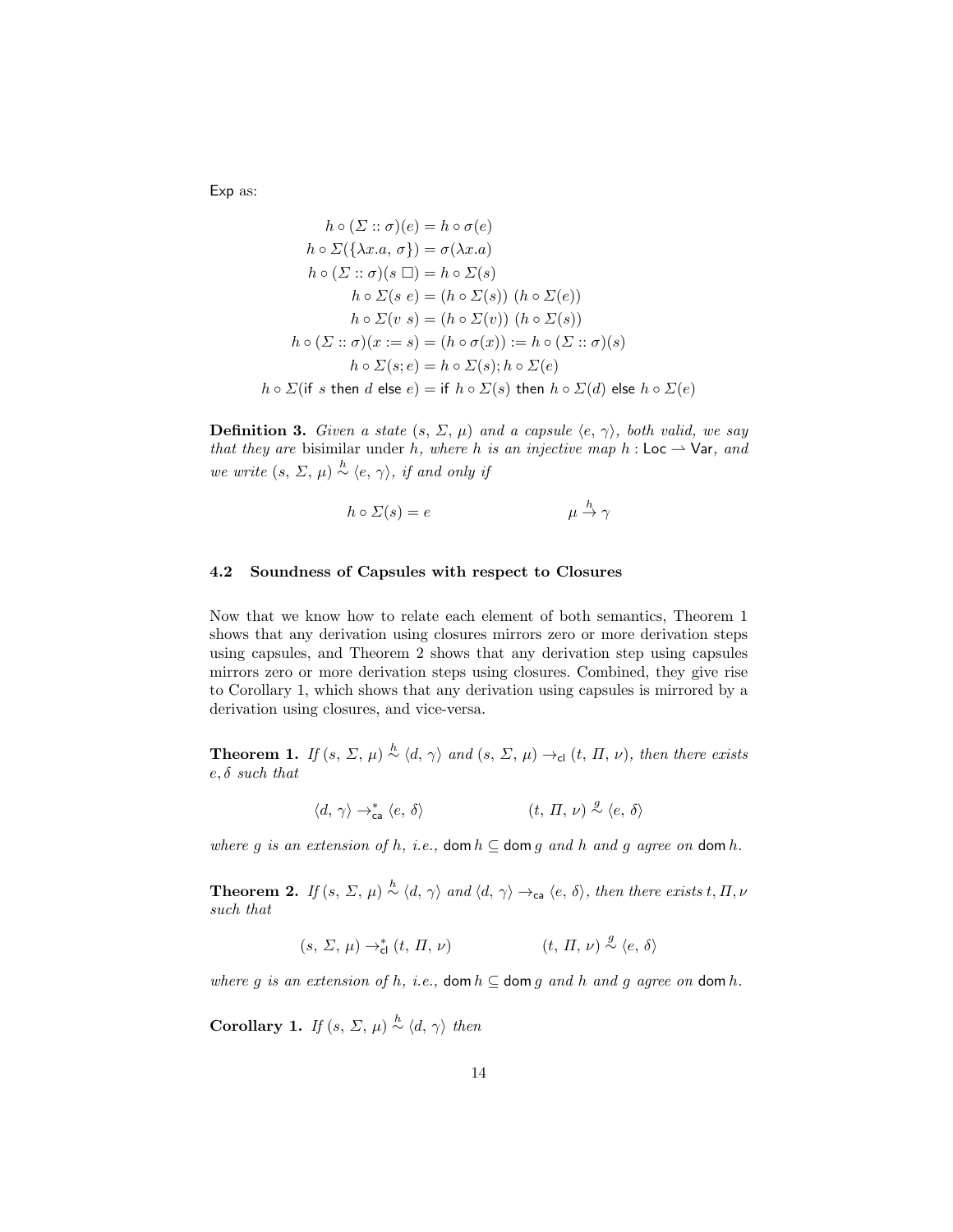$-$  if  $(s, \Sigma, \mu) \rightarrow_{\text{cl}}^* (t, \Pi, \nu)$  then there exists  $e, \delta$  such that

$$
\langle d,\,\gamma\rangle \rightarrow_{\mathrm{ca}}^* \langle e,\,\delta\rangle \qquad \qquad (t,\,\varPi,\,\nu) \stackrel{g}{\sim} \langle e,\,\delta\rangle
$$

 $-$  if  $\langle d, \gamma \rangle \rightarrow_{\text{ca}}^* \langle e, \delta \rangle$  then there exists  $t, \Pi, \nu$  such that

$$
(s,\,\varSigma,\,\mu)\rightarrow_{\mathrm{cl}}^{\ast}\,(t,\,\varPi,\,\nu) \qquad \qquad (t,\,\varPi,\,\nu)\stackrel{g}{\sim}\langle e,\,\delta\rangle
$$

where g is an extension of h, i.e., dom  $h \subseteq$  dom g and h and g agree on dom h.

Proof of Corollary 1. We use standard arguments on weak bisimilarity. The first part is proved by recurrence on the number of steps of the derivation of  $(s, \Sigma, \mu) \rightarrow_{\text{cl}}^* (t, \Pi, \nu)$  and application of Theorem 1. Similarly, the second part is by recurrence on the number of steps of  $\langle d, \gamma \rangle \rightarrow_{\text{ca}}^* \langle e, \delta \rangle$  and application of Theorem 2.  $\Box$ 

*Proof of Theorem 1.* We proceed by induction on the derivation of  $(s, \Sigma, \mu) \rightarrow$  $(t, \Pi, \nu)$ . In the interest of space, we only show the most interesting cases of the induction in the main text: variable call x,  $\lambda$ -abstraction  $\lambda x.e.$  function application of a closure  $\{\lambda x.a, \sigma\}$  v, popping from the environment stack  $v \Box$ , variable assignment  $x := e$ , contexts  $C[s]$  and computing with the pop indicator  $s \square$ . The other cases, function application of a constant function f c, composition d; e, if conditional if b then d else e and while loop while b do e, are straightforward inductive arguments.

Variable call If  $s = x$  for some variable x and  $\Sigma = [\sigma]$  then  $d = (h \circ \sigma)(s) = y$ with y the variable such that  $y = (h \circ \sigma)(x)$ .

By definition of  $\rightarrow_{\text{cl}}$ ,  $(t, \Pi, \nu) = (\mu(\sigma(x)), [\sigma], \mu)$ , and by definition of  $\rightarrow_{\text{ca}}$ ,  $\langle d, \gamma \rangle = \langle y, \gamma \rangle \rightarrow_{\text{ca}} \langle \gamma(y), \gamma \rangle$ . Moreover  $\mu \stackrel{h}{\rightarrow} \gamma$ , therefore by definition of  $\stackrel{h}{\rightarrow}$ ,  $\mu(\sigma(x)) \stackrel{h}{\rightarrow} \gamma(h(\sigma(x))) = \gamma(y)$ . Therefore, with  $g = h, (t, \Pi, \nu) = (\mu(\sigma(x)), [\sigma], \mu) \stackrel{g}{\sim}$  $\langle \gamma(y), \gamma \rangle$  which completes this case.

 $\lambda$ -Abstraction If  $s = \lambda x.a$  and  $\Sigma = [\sigma]$ , then  $d = (h \circ \sigma)(\lambda x.a)$  which is a term  $\alpha$ -equivalent to s, so  $d = \lambda x.b$  for some b. Indeed, the variable x does not change from s to d since only the free variables of s are affected by  $h \circ \sigma$ .

By definition of  $\rightarrow_{\text{cl}}$ ,  $(t, \Pi, \nu) = (\{\lambda x.a, \sigma\}, [\sigma], \mu)$ , and by reflexivity of  $\rightarrow_{\text{ca}}^*$ ,  $\langle d, \gamma \rangle = \langle \lambda x.b, \gamma \rangle \rightarrow_{\mathsf{ca}}^* \langle \lambda x.b, \gamma \rangle$ . But codom  $\sigma \subseteq$  dom  $h$  and  $\lambda x.b = (h \circ \sigma)(\lambda x.a)$ , therefore  $\{\lambda x.a, \sigma\} \stackrel{h}{\rightarrow} \lambda x.b.$  Moreover we know  $\mu \stackrel{h}{\rightarrow} \gamma$  and with  $g = h$ , we get  $({\lambda}x.a, \sigma)$ ,  $[\sigma], \mu) \stackrel{g}{\sim} {\langle} {\lambda}x.b, \gamma {\rangle}$  which completes this case.

Function application of a closure If  $s = \{\lambda x.a, \sigma\}$  v and  $\Sigma = [\tau]$ , then  $(h \circ \tau)$  $\Sigma(\{\lambda x.a, \sigma\}) = (h \circ \sigma)(\lambda x.a)$  is a  $\lambda x.b$  for some expression b, and  $(h \circ \Sigma)(v)$  is some irreducible term *i*. Since  $d = (h \circ \Sigma)(s), d = (\lambda x.b) i$ .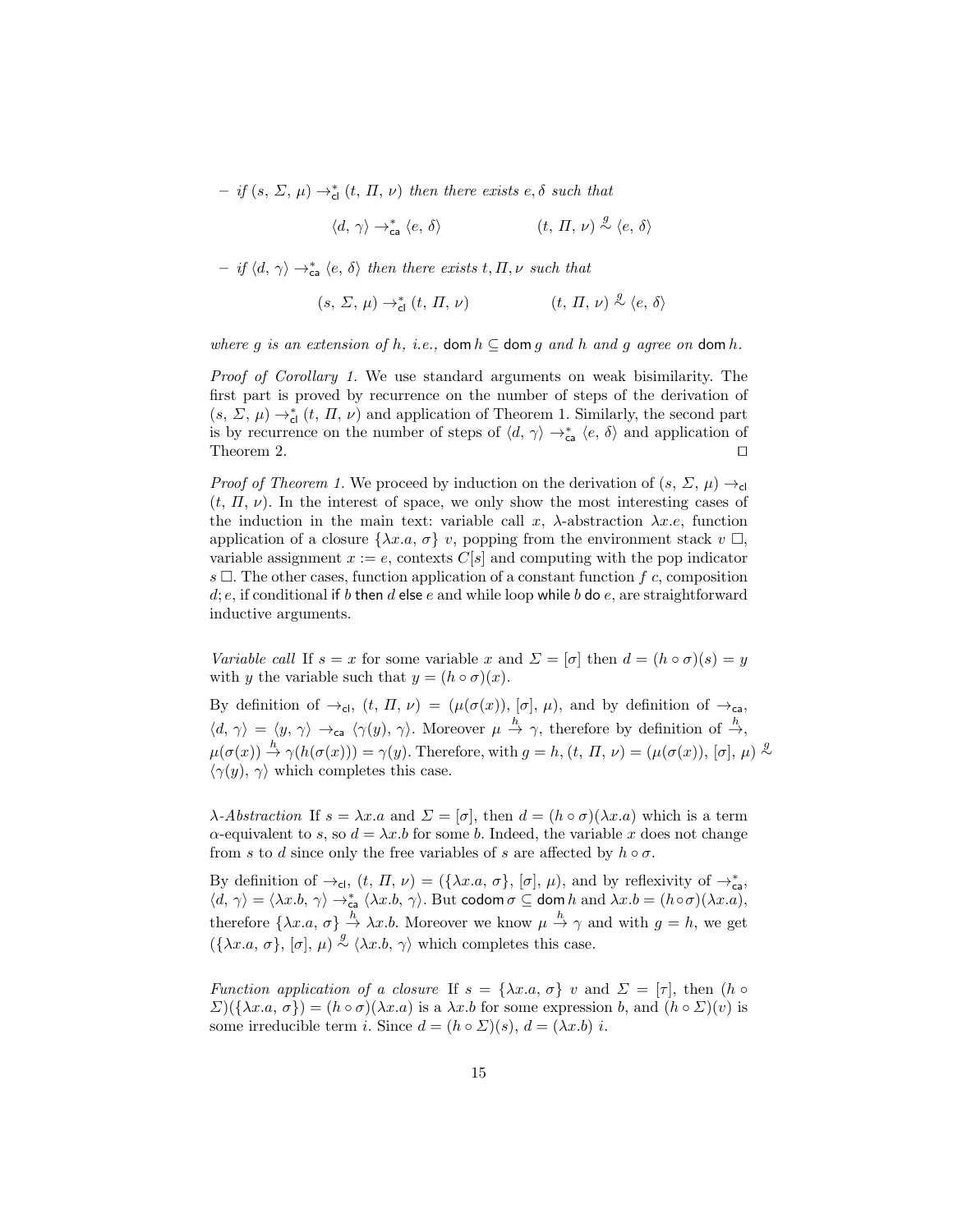By definition of  $\rightarrow_{\text{cl}}$ ,  $(t, \Pi, \nu) = (a \Box, \sigma[x/\ell] :: \tau, \mu[\ell/\nu])$  with  $\ell$  fresh, and by definition of  $\rightarrow_{\mathsf{ca}}$ ,  $\langle d, \gamma \rangle \rightarrow_{\mathsf{ca}} \langle b[x/y], \gamma[y/i] \rangle$ , with y fresh. Let g : Loc  $\rightarrow$  Var such that:

$$
g: \text{dom } h \cup \{\ell\} \to \text{codom } g \cup \{y\}
$$

$$
\ell_h \in \text{dom } h \mapsto h(\ell_h)
$$

$$
\ell \mapsto y
$$

**Lemma 1.**  $(a, [\sigma[x/\ell]], \mu[\ell/v]) \stackrel{g}{\sim} \langle b[x/y], \gamma[y/i] \rangle$ 

*Proof.* First of all,  $\lambda x.b = (h \circ \sigma)(\lambda x.a)$ , g is an extension of h and  $FV(\lambda x.a) \subseteq$ dom h, therefore  $\lambda x.b = (g \circ \sigma)(\lambda x.a)$ . Now  $b[x/y] = ((g \circ \sigma)[x/y])(a) = (g \circ$  $\sigma[x/\ell](\lambda x.a)$  since  $g(\ell) = y.$ 

We further need to argue that  $\mu[\ell/v] \stackrel{g}{\rightarrow} \gamma[y/i]$ . We already know that dom  $g =$ dom  $h \cup \{\ell\} = \text{dom } \mu \cup \{\ell\} = \text{dom } \mu[\ell/v],$  and  $g(\text{dom } \mu[\ell/v]) = \text{codom } h \cup$  $\{y\} = \text{dom } \gamma[y/i]$ . Let  $\ell' \in \text{dom } \mu[\ell/v]$ . If  $\ell' \in \text{dom } \mu$ , then  $\mu[\ell/v](\ell') = \mu(\ell') \stackrel{h}{\rightarrow}$  $\gamma(g(\ell')) = \gamma[y/i](g(\ell'))$  by injectivity of g, therefore  $\mu[\ell/v](\ell') \stackrel{g}{\to} \gamma[y/i](g(\ell')).$ Otherwise,  $\ell' = \ell$  and then  $\mu[\ell/v](\ell) = v \stackrel{h}{\to} i = \gamma[y/i](y) = \gamma[y/i](g(\ell)),$ therefore since g is an extension of h,  $\mu[\ell/v](\ell) \stackrel{g}{\to} \gamma[y/i](g(\ell))$ . This completes the proof of the lemma.

Using lemma 1, we get that  $(g \circ [\sigma[x/\ell]])(a) = b[x/y]$  and  $\mu[\ell/v] \stackrel{g}{\to} \gamma[y/i]$ . But  $g \circ (\sigma[x/\ell] :: \tau)(a \Box) = (g \circ [\sigma[x/\ell]])(a),$  therefore  $(a \Box, \sigma[x/\ell] :: \tau, \mu[\ell/v]) \stackrel{g}{\rightarrow}$  $\gamma[y/i]$ , which completes this case.

Popping from the environment stack If  $s = v \square$  for some value v and  $\Sigma = \sigma :: \tau$ , then  $d = (h \circ \Sigma)(v \square) = (h \circ \Sigma)(v)$ , which is an irreducible term i such that  $v \stackrel{h}{\rightarrow} i$ , since:

- if v is a constant c,  $i = (h \circ \Sigma)(c) = c$ ;
- if v is a closure  $\{\lambda x.a, \sigma'\}, i = (h \circ \Sigma)(\{\lambda x.a, \sigma'\}) = (h \circ \sigma')(\lambda x.a)$  and codom  $\sigma' \subseteq$  dom  $h$ .

By definition of  $\rightarrow$ <sub>cl</sub>,  $(t, \Pi, \nu) = (v, [\tau], \mu)$ , and by reflexivity of  $\rightarrow$ <sup>\*</sup><sub>ca</sub>,  $\langle d, \gamma \rangle =$  $\langle i, \gamma \rangle \rightarrow_{\text{ca}}^* \langle i, \gamma \rangle$ . But  $i = (h \circ \Sigma(v))$  does not depend on  $\Sigma$ , therefore  $i =$  $(h \circ [\tau])(v)$ . Moreover we know  $\mu \stackrel{h}{\to} \gamma$  and with  $g = h$ , we get  $(v, [\tau], \mu) \stackrel{g}{\sim} \langle i, \gamma \rangle$ which completes this case.

Variable assignment If  $s = (x := v)$  for some variable x and value v and  $\Sigma = [\sigma]$ , then  $d = (h \circ \Sigma)(x := v) = (y := i)$  with y a variable such that  $y = (h \circ \sigma)(x)$ and  $i = (h \circ \Sigma)(v)$ . Therefore  $(v, \sigma, \mu) \stackrel{h}{\sim} \langle i, \gamma \rangle$ .

By definition of  $\rightarrow_{\text{cl}}$ ,  $(s, \Pi, \nu) = ((), [\sigma], \mu[\sigma(x)/v]),$  and by definition of  $\rightarrow_{\text{ca}}$ ,  $\langle d, \gamma \rangle = \langle y := i, \gamma \rangle = \langle () , \gamma [y/i] \rangle$ . The following lemma completes this case.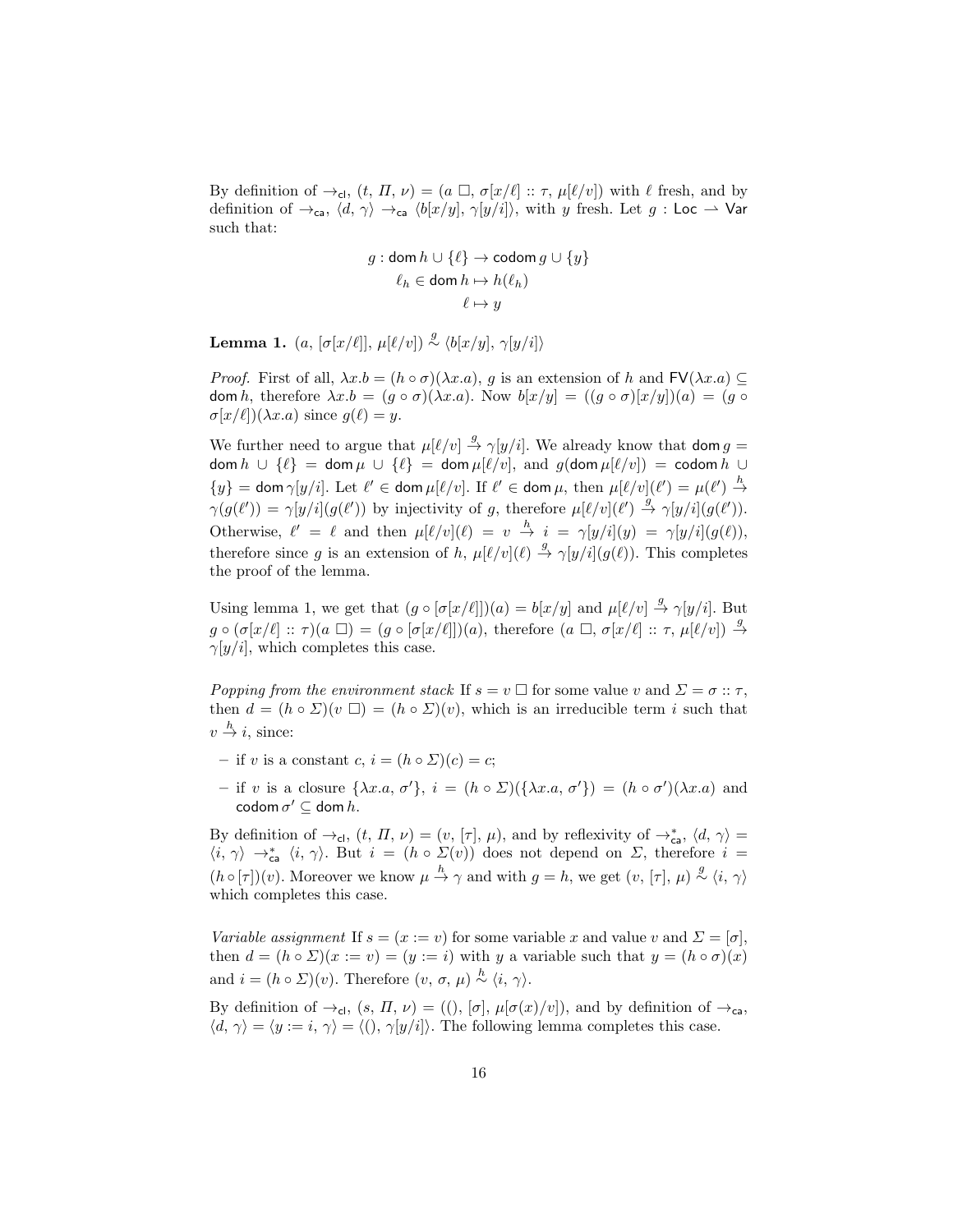# **Lemma 2.** ((),  $\sigma$ ,  $\mu[\sigma(x)/v]$ <sup> $\rightarrow$ </sup>  $\langle$ (),  $\gamma[y/i]$

*Proof.* The domain conditions are fulfilled since  $(v, \sigma, \mu) \stackrel{h}{\sim} \langle i, \gamma \rangle$ , dom  $\mu =$  $\dim \mu[\sigma(x)/v]$  and  $\dim \gamma = \dim \gamma[y/i]$ . Let  $\ell \in \dim \mu[\sigma(x)/v] = \dim \mu$ . If  $\ell =$  $\sigma(x)$  then  $\mu[\sigma(x)/v](\ell) = v \stackrel{h}{\sim} i = \gamma[y/i](y) = \gamma[y/i](h(\ell))$  since  $h(\ell) = (h \circ$  $\sigma(x) = (h \circ \sigma)(x) = y$ . Otherwise  $\mu[\sigma(x)/v](\ell) = \mu(\ell) \stackrel{h}{\sim} \gamma(h(\ell)) = \gamma[y/i](h(\ell))$ using that h is injective and h is an extension of h. Finally  $\left(\right) \stackrel{h}{\rightarrow} \left(\right)$ , which completes the proof of the lemma.

Contexts If  $s = C[s_1]$  for some context C such that  $(s_1, \Sigma, \mu) \rightarrow_{\text{cl}} (t_1, \Pi, \nu)$ , then by definition of  $\rightarrow$ <sub>cl</sub>,  $t = C[t_1]$ . By definition of  $\stackrel{h}{\sim}$  there exists  $d_1$  such that  $d = C[d_1]$ . By induction hypothesis there exists  $e_1, \delta$  such that  $\langle d_1, \gamma \rangle \rightarrow_{\mathsf{ca}}^*$  $\langle e_1, \delta \rangle$  and  $(t_1, \Pi, \nu) \stackrel{g}{\sim} \langle e_1, \delta \rangle$  for some g extension of h. By definition of  $\rightarrow_{\text{ca}}$ ,  $\langle C[d_1], \gamma \rangle \rightarrow_{\text{ca}}^* \langle C[e_1], \delta \rangle$ . By induction on the structure of C, and using the fact that the context C cannot contain any  $\Box$ , we can then prove that  $(C[t_1], \Pi, \nu) \stackrel{g}{\sim}$  $\langle C[e_1], \delta \rangle$ , which completes this case.

Computing under the pop indicator  $\Box$  If  $s = s_1 \Box$  for  $s_1$  not a value, such that  $(s_1, \Sigma, \mu) \rightarrow_{\text{cl}} (t_1, \Pi, \nu)$ , and  $\Sigma = \Sigma' :: \sigma$ , then by definition of  $\rightarrow_{\text{cl}} t = t_1 \square$ and  $\Pi = \Pi' :: \sigma$  for some  $\Pi'$ .  $(s_1 \square, \Sigma' :: \sigma, \mu) \stackrel{h}{\sim} \langle d, \gamma \rangle$ , therefore  $(s_1, \Sigma', \mu) \stackrel{h}{\sim}$  $\langle d, \gamma \rangle$ . By induction hypothesis there exists  $e, \delta$  such that  $\langle d, \gamma \rangle \rightarrow_{\mathsf{ca}}^* \langle e, \delta \rangle$  and  $(t_1, \Pi, \nu) \stackrel{h}{\sim} \langle e, \delta \rangle$ . Now this proves that  $(t_1 \Box, \Pi' :: \sigma, \nu) \stackrel{h}{\sim} \langle e, \delta \rangle$ , which completes this case.

 $\Box$ 

Proof of Theorem 2. We proceed similarly as for the proof of Theorem 1, by induction on the derivation of  $\langle d, \gamma \rangle \rightarrow_{\mathsf{ca}} \langle e, \delta \rangle$ . We do not detail any case here. The cases for variable call, function application of a  $\lambda$ -term, variable assignment, and contexts are symmetric to the ones seen in the proof of Theorem 1. The case for function application of a constant function, composition, if conditional and while loop are straightforward inductive arguments. Finally, this Theorem does not need cases for  $\lambda$ -abstractions, popping from the environment stack or computing with the pop indicator, as no rule in  $\rightarrow_{\mathsf{ca}}$  applies to those.  $\Box$ 

## 5 Discussion

#### 5.1 Capsules and Closures: a strong correspondence

Corollary 1 shows that capsules and closures are very strongly related. Not only there is a derivation based on capsules for every derivation based on closures, but these two derivations mirror each other. The computations are completely bisimilar, even though definining computations for capsules is simpler.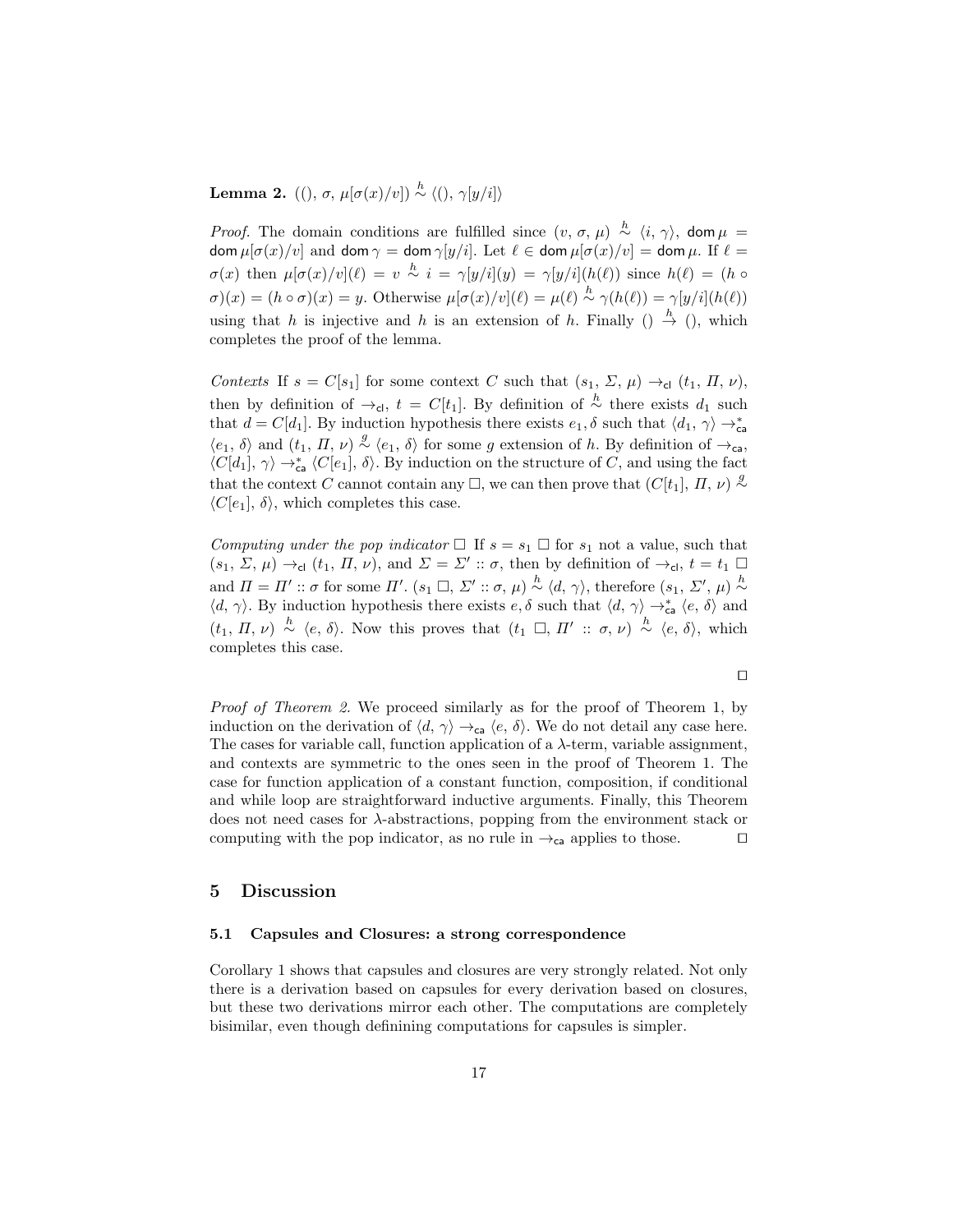#### 5.2 Capsules allow to suppress the stack of environments  $\Sigma$

When using closures, a state is a triple  $(s, \Sigma, \mu)$  whereas when using capsules, it is just a capsule  $\langle e, \gamma \rangle$ . If they are bisimilar under h, it means that  $(h \circ \Sigma)(d) = e$ and  $\mu \stackrel{h}{\rightarrow} \gamma$ . Capsules eliminate the need for the stack of environments  $\Sigma$  and thus suppress the indirection in closures that was needed to handle imperative features. Their small-step semantics also does not need any stack of environments of any sort, making the state of computation much simpler. Finally, we originally created the capsule environment  $\gamma$  to replace the (closure) environments of  $\Sigma$ . However, it is remarkable that  $\gamma$  is much closer to the store  $\mu$ , while at the same time eliminating the need for  $\Sigma$ .

## Acknowledgements

We would like to thank Nikhil Swamy for suggesting this work during a presentation of [8].

## References

- 1. Aboul-Hosn, K.: Programming with private state. Honors Thesis, The Pennsylvania State University (December 2001), http://www.cs.cornell.edu/%7Ekamal/ thesis.pdf
- 2. Aboul-Hosn, K., Kozen, D.: Relational semantics of local variable scoping. Tech. Rep. 2005-2000, Cornell University (2005), http://www.cs.cornell.edu/ %7Ekamal/local.pdf
- 3. Aboul-Hosn, K., Kozen, D.: Relational semantics for higher-order programs. In: Uustalu, T. (ed.) Proc. 8th Int. Conf. Mathematics of Program Construction (MPC'06). Lecture Notes in Computer Science, vol. 4014, pp. 29–48. Springer (July 2006)
- 4. Abramsky, S., Honda, K., McCusker, G.: A fully abstract game semantics for general references. In: LICS '98: Proceedings of the 13th Annual IEEE Symposium on Logic in Computer Science. pp. 334–344. IEEE Computer Society, Washington, DC, USA (1998)
- 5. Abramsky, S., McCusker, G.: Linearity, sharing and state: a fully abstract game semantics for idealized ALGOL with active expressions. Electr. Notes Theor. Comput. Sci. 3 (1996)
- 6. Felleisen, M., Hieb, R.: The revised report on the syntactic theories of sequential control and state. Theoretical Computer Science 103, 235–271 (1992)
- 7. Halpern, J.Y., Meyer, A.R., Trakhtenbrot, B.A.: The semantics of local storage, or what makes the free-list free? In: Proc. 11th ACM Symp. Principles of Programming Languages (POPL'84). pp. 245–257. New York, NY, USA (1984)
- 8. Jeannin, J.B.: Capsules and closures. In: Mislove, M., Ouaknine, J. (eds.) Proc. 27th Conf. Math. Found. Programming Semantics (MFPS XXVII). Elsevier Electronic Notes in Theoretical Computer Science, Pittsburgh, PA (May 2011)